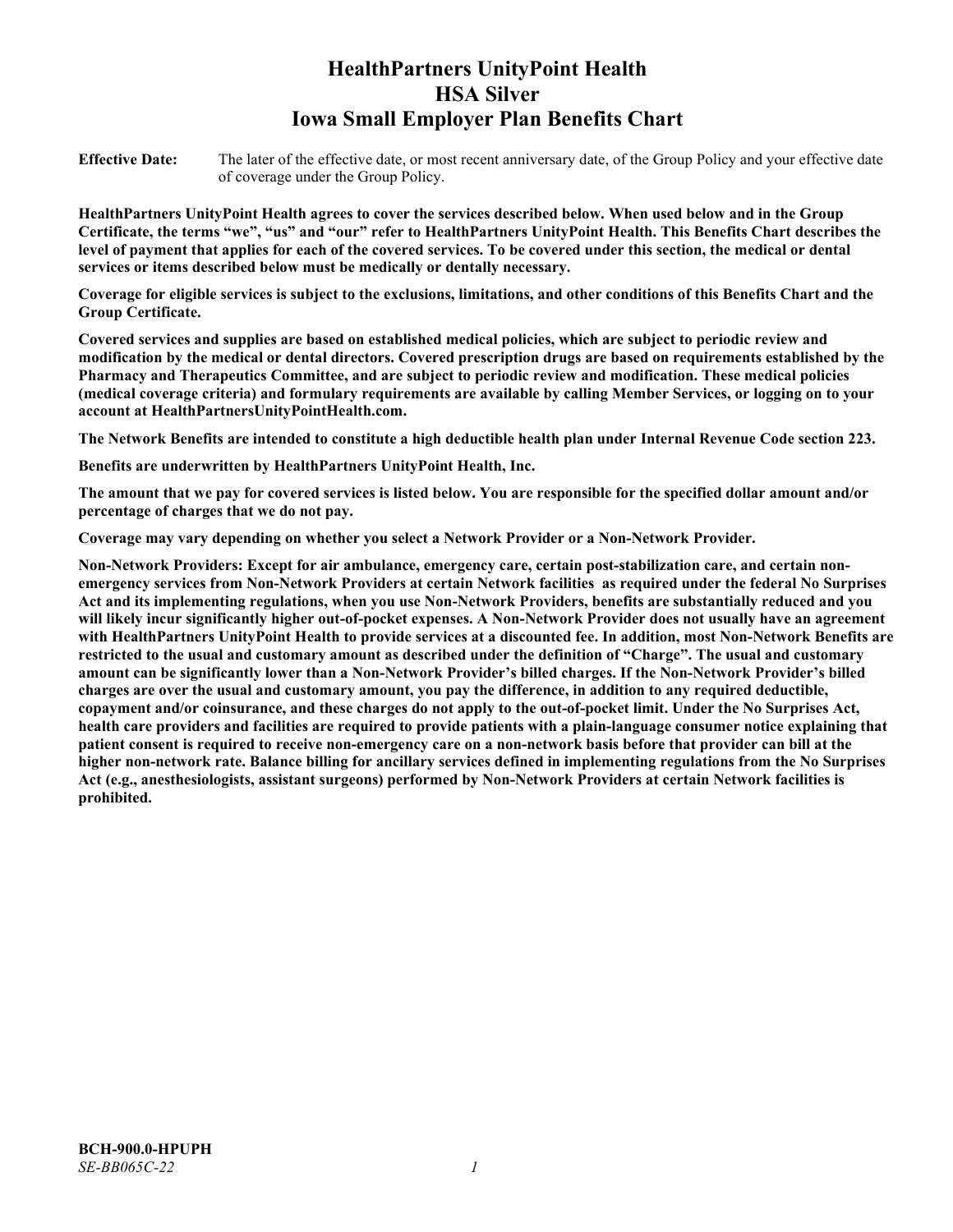# **These definitions apply to this Benefits Chart. They also apply to the Group Certificate.**

| <b>Biosimilar drug:</b> | A prescription drug, approved by the Food and Drug Administration (FDA), that the FDA has<br>determined is biosimilar to and interchangeable with a biological brand name drug. Biosimilar<br>drugs are not considered generic drugs and are not covered under the generic drug benefit.                                                                                                                                                                                                                                                                                                                                           |
|-------------------------|------------------------------------------------------------------------------------------------------------------------------------------------------------------------------------------------------------------------------------------------------------------------------------------------------------------------------------------------------------------------------------------------------------------------------------------------------------------------------------------------------------------------------------------------------------------------------------------------------------------------------------|
| <b>Brand name drug:</b> | A prescription drug, approved by the Food and Drug Administration (FDA), that is<br>manufactured, sold, or licensed for sale under a trademark by the pharmaceutical company that<br>originally researched and developed the drug. Brand name drugs have the same active-ingredient<br>formula as the generic version of the drug. However, generic drugs are manufactured and sold by<br>other drug manufacturers and are generally not available until after the patent on the brand name<br>drug has expired. A few brand name drugs may be covered at the generic drug benefit level if<br>this is indicated on the formulary. |
| Calendar year:          | This is the 12-month period beginning 12:01 A.M. central time, on January 1, and ending 12:00<br>A.M. central time of the next following December 31.                                                                                                                                                                                                                                                                                                                                                                                                                                                                              |
| Charge:                 | For covered services delivered by participating Network Providers, is the provider's discounted<br>charge for a given medical/surgical service, procedure or item.                                                                                                                                                                                                                                                                                                                                                                                                                                                                 |
|                         | For covered services delivered by Non-Network providers, a contracted rate may apply if such<br>arrangement is available to HealthPartners UnityPoint Health.                                                                                                                                                                                                                                                                                                                                                                                                                                                                      |
|                         | For the Usual and Customary Charge for covered services delivered by Non-Network Providers,<br>our payment is calculated using one of the following options to be determined at the discretion of<br>HealthPartners UnityPoint Health: 1) a percentage of the Medicare fee schedule; 2) a comparable<br>schedule if the service is not on the Medicare fee schedule; or 3) a commercially reasonable rate<br>for such service.                                                                                                                                                                                                     |
|                         | The usual and customary charge is the maximum amount allowed that we consider in the<br>calculation of the payment of charges incurred for certain covered services. You must pay for<br>any charges above the usual and customary charge, and they do not apply to the out-of-pocket<br>limit.                                                                                                                                                                                                                                                                                                                                    |
|                         | A charge is incurred for covered ambulatory medical and surgical services, on the date the<br>service or item is provided. A charge is incurred for covered inpatient services, on the date of<br>admission to a hospital. To be covered, a charge must be incurred on or after your effective date<br>and on or before the termination date.                                                                                                                                                                                                                                                                                      |
| Copayment/coinsurance:  | The specified dollar amount, or percentage, of charges incurred for covered services, which we<br>do not pay, but which you must pay, each time you receive certain medical services, procedures<br>or items. Our payment for those covered services or items begins after the copayment or<br>coinsurance is satisfied. Covered services or items requiring a copayment or coinsurance are<br>specified in this Benefits Chart.                                                                                                                                                                                                   |
|                         | For services provided by a Network Provider:                                                                                                                                                                                                                                                                                                                                                                                                                                                                                                                                                                                       |
|                         | An amount which is listed as a flat dollar copayment is applied to a Network Provider's<br>discounted charges for a given service. However, if the Network Provider's discounted charge<br>for a service or item is less than the flat dollar copayment, you will pay the Network Provider's<br>discounted charge. An amount which is listed as a percentage of charges or coinsurance is based<br>on the Network Provider's discounted charges, calculated at the time the claim is processed,<br>which may include an agreed upon fee schedule rate for case rate or withhold arrangements.                                      |
|                         | For services provided by a Non-Network Provider:                                                                                                                                                                                                                                                                                                                                                                                                                                                                                                                                                                                   |
|                         | Any copayment or coinsurance is applied to the lesser of the provider's charges or the usual and<br>customary charge for a service.                                                                                                                                                                                                                                                                                                                                                                                                                                                                                                |
|                         | A copayment or coinsurance is due at the time a service is provided, or when billed by the<br>provider.                                                                                                                                                                                                                                                                                                                                                                                                                                                                                                                            |
|                         |                                                                                                                                                                                                                                                                                                                                                                                                                                                                                                                                                                                                                                    |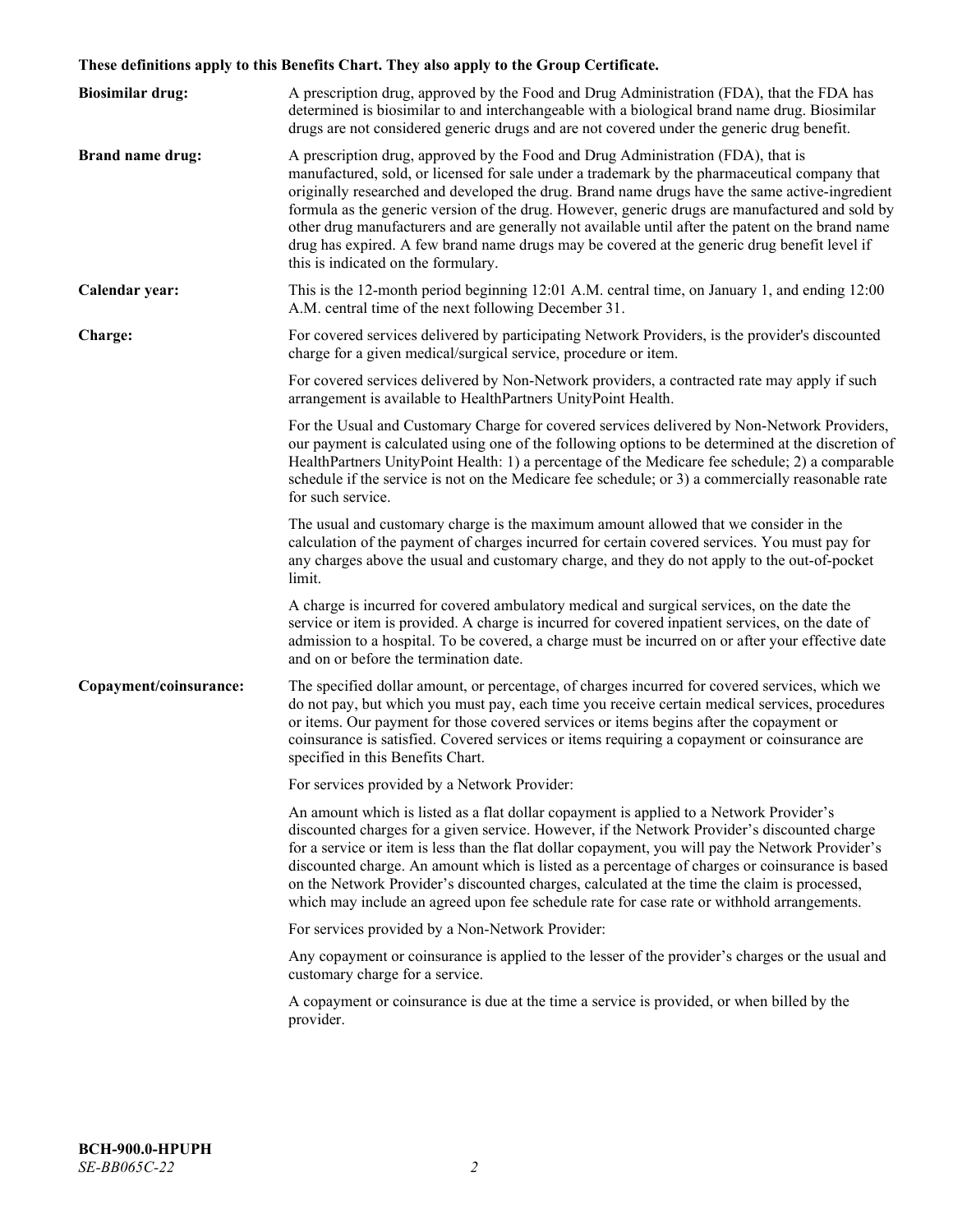| Deductible:               | The specified dollar amount of charges incurred for covered services, which we do not pay, but<br>an enrollee or a family has to pay first in a calendar year. Our payment for those services or items<br>begins after the deductible is satisfied. For Network Providers, the amount of the charges that<br>apply to the deductible are based on the Network Provider's discounted charges, calculated at the<br>time the claim is processed, which may include an agreed upon fee schedule rate for case rate or<br>withhold arrangements. For Non-Network Providers, the amount of charges that apply to the<br>deductible are the lesser of the provider's charges or the usual and customary charge for a<br>service. |
|---------------------------|----------------------------------------------------------------------------------------------------------------------------------------------------------------------------------------------------------------------------------------------------------------------------------------------------------------------------------------------------------------------------------------------------------------------------------------------------------------------------------------------------------------------------------------------------------------------------------------------------------------------------------------------------------------------------------------------------------------------------|
|                           | Any amounts paid or reimbursed by a third party, including but not limited to: point of service<br>rebates, manufacturer coupons, manufacturer debit cards or other forms of direct reimbursement<br>to an insured for a product or service, will not apply toward your deductible, to the extent<br>permitted under state and federal law.                                                                                                                                                                                                                                                                                                                                                                                |
|                           | All services are subject to the deductible, unless otherwise indicated below in this Benefits Chart.                                                                                                                                                                                                                                                                                                                                                                                                                                                                                                                                                                                                                       |
| Formulary:                | This is a current list, which may be revised from time to time, of prescription drugs, medications,<br>equipment and supplies covered by us as indicated in this Benefits Chart which are covered at the<br>highest benefit level. Some drugs on the formulary may require prior authorization to be covered<br>as formulary drugs. The formulary, and information on drugs that require prior authorization, are<br>available by calling Member Services, or logging on to your account at<br>HealthPartnersUnityPointHealth.com.                                                                                                                                                                                         |
| Generic drug:             | A prescription drug, approved by the Food and Drug Administration (FDA) that the FDA has<br>determined is comparable to a brand name drug product in dosage form, strength, route of<br>administration, quality, intended use and documented bioequivalence. Generally, generic drugs<br>cost less than brand name drugs. Some brand name drugs may be covered at the generic drug<br>benefit level if this is indicated on the formulary.                                                                                                                                                                                                                                                                                 |
| Lifetime maximum benefit: | The specified coverage limit actually paid by us for services and/or charges incurred by you for a<br>given procedure or diagnosis. Payment of benefits under this Benefits Chart ceases when that<br>lifetime maximum benefit is reached. You have to pay for any subsequent charges. Essential<br>health benefits are not subject to any lifetime maximums.                                                                                                                                                                                                                                                                                                                                                              |
| Non-formulary drug:       | This is a prescription drug, approved by the Food and Drug Administration (FDA), that is not on<br>the formulary, is medically necessary and is not investigative or otherwise excluded under the<br>Certificate.                                                                                                                                                                                                                                                                                                                                                                                                                                                                                                          |
| Out-of-pocket expenses:   | You pay the specified copayments/coinsurance and deductibles applicable for particular services,<br>subject to the out-of-pocket limits described below. These amounts are in addition to the monthly<br>premium payments.                                                                                                                                                                                                                                                                                                                                                                                                                                                                                                 |
| Out-of-pocket limit:      | You pay the copayments/coinsurance and deductibles for covered services, to the individual or<br>family out-of-pocket limits. Thereafter we cover 100% of charges incurred for all other covered<br>services, for the rest of the calendar year. You pay amounts greater than the out-of-pocket limits<br>if you exceed any lifetime maximum benefit or any visit or day limits. Essential health benefits<br>are not subject to any lifetime maximums.                                                                                                                                                                                                                                                                    |
|                           | Non-Network Benefits above the usual and customary charge (see definition of charge above) do<br>not apply to the out-of-pocket limit.                                                                                                                                                                                                                                                                                                                                                                                                                                                                                                                                                                                     |
|                           | Non-Network Benefits for transplant surgery do not apply to the out-of-pocket limit.                                                                                                                                                                                                                                                                                                                                                                                                                                                                                                                                                                                                                                       |
|                           | Any amounts paid or reimbursed by a third party, including but not limited to: point of service<br>rebates, manufacturer coupons, manufacturer debit cards or other forms of direct reimbursement<br>to an insured for a product or service, will not apply as an out-of-pocket expense, to the extent<br>permitted under state and federal law.                                                                                                                                                                                                                                                                                                                                                                           |
|                           | You are responsible to keep track of the out-of-pocket expenses. Contact our Member Services<br>department for assistance in determining the amount paid by the enrollee for specific eligible<br>services received. Claims for reimbursement under the out-of-pocket limit provisions are subject<br>to the same time limits and provisions described under the "Claims Provisions" section of the<br>Certificate.                                                                                                                                                                                                                                                                                                        |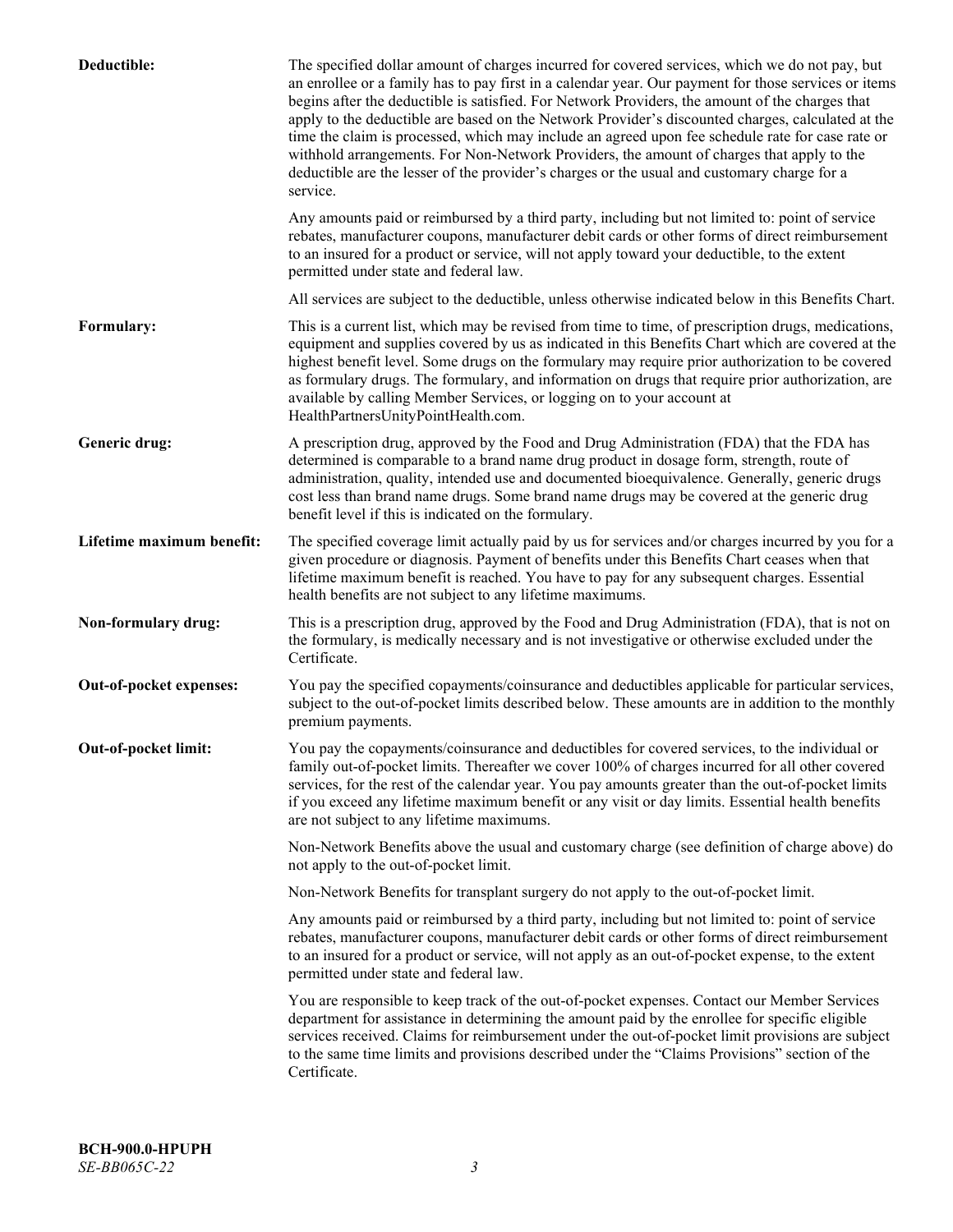**Specialty drug list:** This is a current list, which may be revised from time to time, of prescription drugs, medications, equipment and supplies, which are typically bio-pharmaceuticals. The purpose of a specialty drug list is to facilitate enhanced monitoring of complex therapies used to treat specific conditions. Specialty drugs are covered by us as indicated in this Benefits Chart. The specialty drug list is available by calling Member Services, or logging on to your account at [HealthPartnersUnityPointHealth.com.](https://www.healthpartnersunitypointhealth.com/)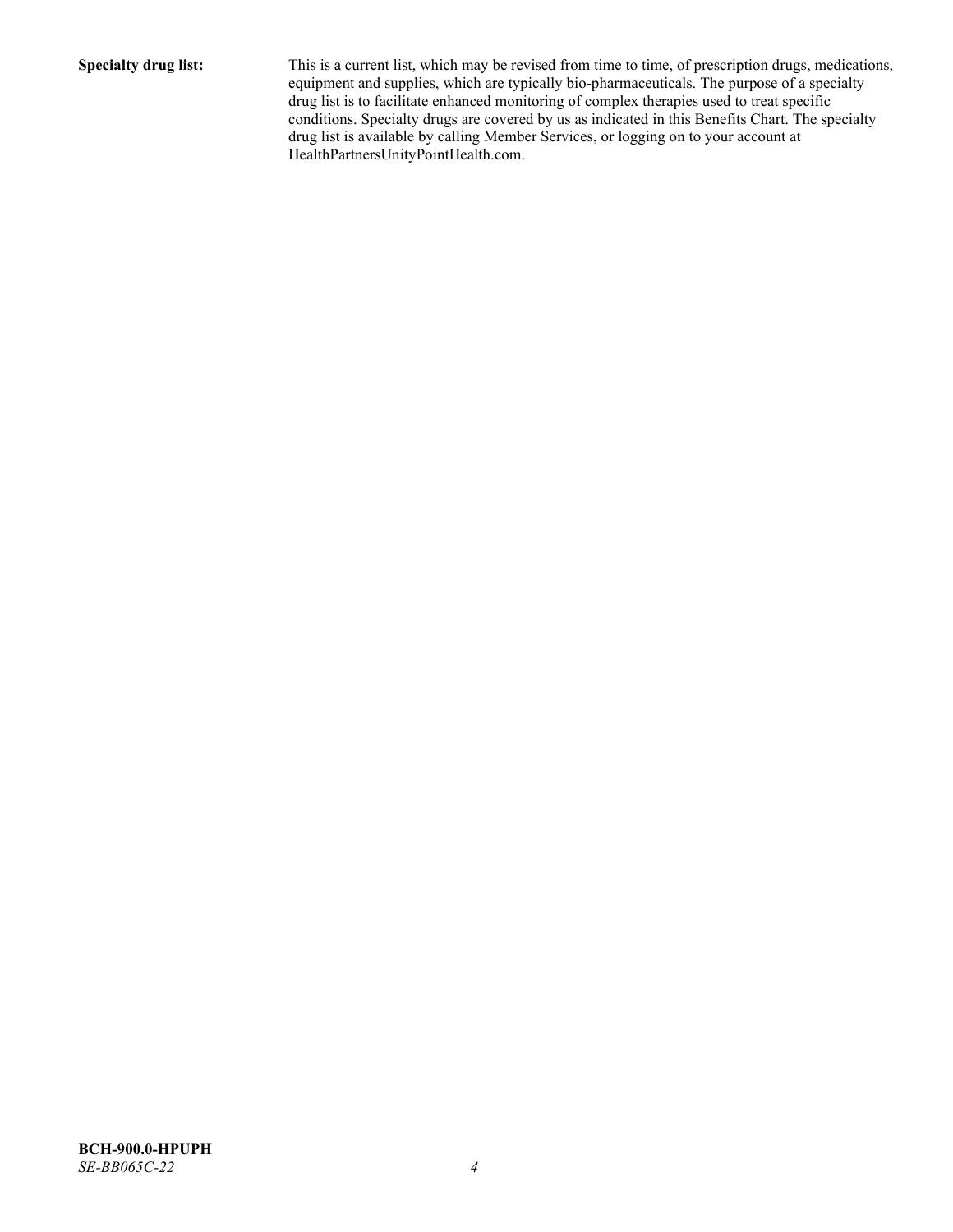### **DEDUCTIBLES, OUT-OF-POCKET LIMITS AND LIFETIME MAXIMUMS**

### **Individual calendar year deductible (applies to an employee enrolled for single coverage)**

| <b>Network Benefits</b> | <b>Non-Network Benefits</b> |
|-------------------------|-----------------------------|
| \$4,100                 | \$10,000                    |

### **Family calendar year deductible (applies to an employee and dependents enrolled for family coverage)**

| <b>Network Benefits</b> | <b>Non-Network Benefits</b> |
|-------------------------|-----------------------------|
| \$8,200                 | \$20,000                    |

Separate deductibles must be satisfied under the Network Benefits and Non-Network Benefits.

Any amounts paid or reimbursed by a third party, including but not limited to: point of service rebates, manufacturer coupons, manufacturer debit cards or other forms of direct reimbursement to an insured for a product or service, will not apply toward your deductible, to the extent permitted under state and federal law.

### **Individual calendar year out-of-pocket limit (applies to an employee enrolled for single coverage)**

| <b>Network Benefits</b> | <b>Non-Network Benefits</b> |
|-------------------------|-----------------------------|
| \$4,300                 | \$30,000                    |

**Family calendar year out-of-pocket limit (applies to an employee and dependents enrolled for family coverage)**

| <b>Network Benefits</b> | <b>Non-Network Benefits</b> |
|-------------------------|-----------------------------|
| \$8,600                 | \$60,000                    |

Separate out-of-pocket limits must be satisfied under the Network Benefits and Non-Network Benefits.

Non-Network Benefits above the usual and customary charge will not apply toward the individual or family out-of-pocket limit.

Non-Network Benefits for transplant surgery do not apply to the out-of-pocket limit.

Any amounts paid or reimbursed by a third party, including but not limited to: point of service rebates, manufacturer coupons, manufacturer debit cards or other forms of direct reimbursement to an insured for a product or service, will not apply as an out-ofpocket expense, to the extent permitted under state and federal law.

### **Lifetime maximum benefit for bariatric surgery**

| <b>Network Benefits</b> | <b>Non-Network Benefits</b> |
|-------------------------|-----------------------------|
| Unlimited.              | \$5,000                     |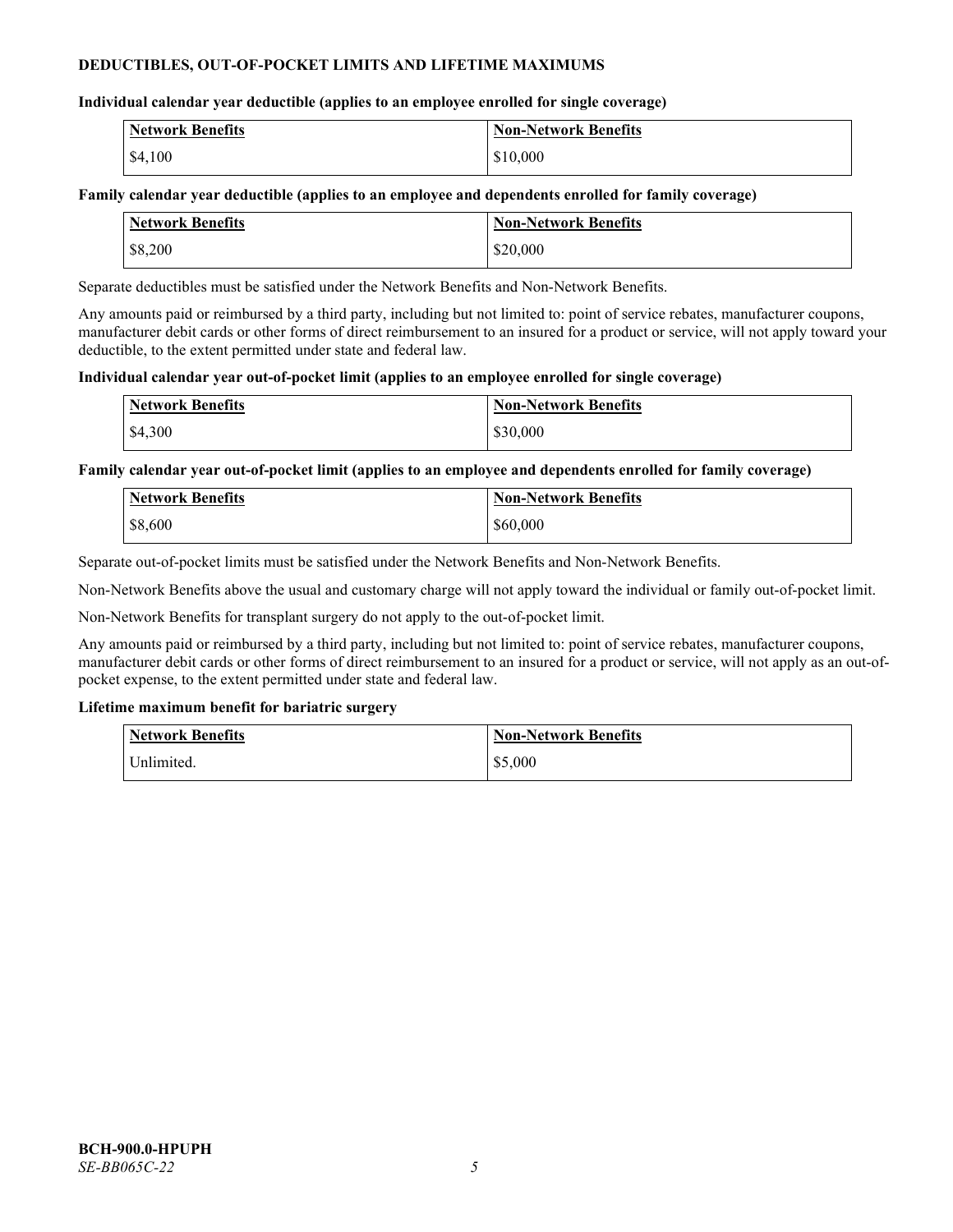# **AMBULANCE AND MEDICAL TRANSPORTATION**

#### **Covered Services:**

We cover ambulance and medical transportation for medical emergencies.

We also cover medically necessary, non-emergency ground and air medical transportation if it meets our coverage criteria.

Under the No Surprises Act, non-network air ambulance providers may not bill patients for more than their cost-sharing responsibility for the corresponding Network service.

Covered services and supplies are based on established medical policies, which are subject to periodic review and modification by the medical or dental directors. These medical policies (medical coverage criteria) and applicable prior authorization requirements are available by calling Member Services, or logging on to your account at [HealthPartnersUnityPointHealth.com.](https://www.healthpartnersunitypointhealth.com/)

| <b>Network Benefits</b>       | <b>Non-Network Benefits</b> |
|-------------------------------|-----------------------------|
| 100% of the charges incurred. | See Network Benefits.       |

#### **Not Covered:**

See "Services Not Covered" in the Group Certificate.

### **BEHAVIORAL HEALTH SERVICES**

#### **Covered Services:**

Covered services are based on established medical policies, which are subject to periodic review and modification by the medical directors. These medical policies (medical coverage criteria) are available by calling Member Services, or logging on to your account at [HealthPartnersUnityPointHealth.com.](https://www.healthpartnersunitypointhealth.com/)

#### **Mental health services**

We cover services for mental health diagnoses as described in the Diagnostic and Statistical Manual of Mental Disorders – Fifth Edition (DSM-5) (most recent edition).

**Outpatient services including intensive outpatient and day treatment services:** We cover medically necessary outpatient professional mental health services for evaluation, crisis intervention, and treatment of mental health disorders.

A comprehensive diagnostic assessment will be used as the basis for a determination by a mental health professional, concerning the appropriate treatment and the extent of services required.

Outpatient services we cover for a diagnosed mental health condition include the following:

- Individual, group, family, and multi-family therapy;
- Medication management provided by a physician, certified nurse practitioner, or physician's assistant;
- Psychological testing services for the purposes of determining the differential diagnoses and treatment planning for patients currently receiving behavioral health services;
- Day treatment and intensive outpatient services in a licensed program;
- Partial hospitalization services in a licensed hospital or community mental health center;
- Psychotherapy and nursing services provided in the home if authorized by us; and
- Treatment for gender dysphoria.

| Network Benefits              | <b>Non-Network Benefits</b>  |
|-------------------------------|------------------------------|
| 100% of the charges incurred. | 50% of the charges incurred. |

#### **Group therapy**

| <b>Network Benefits</b>       | <b>Non-Network Benefits</b>  |
|-------------------------------|------------------------------|
| 100% of the charges incurred. | 50% of the charges incurred. |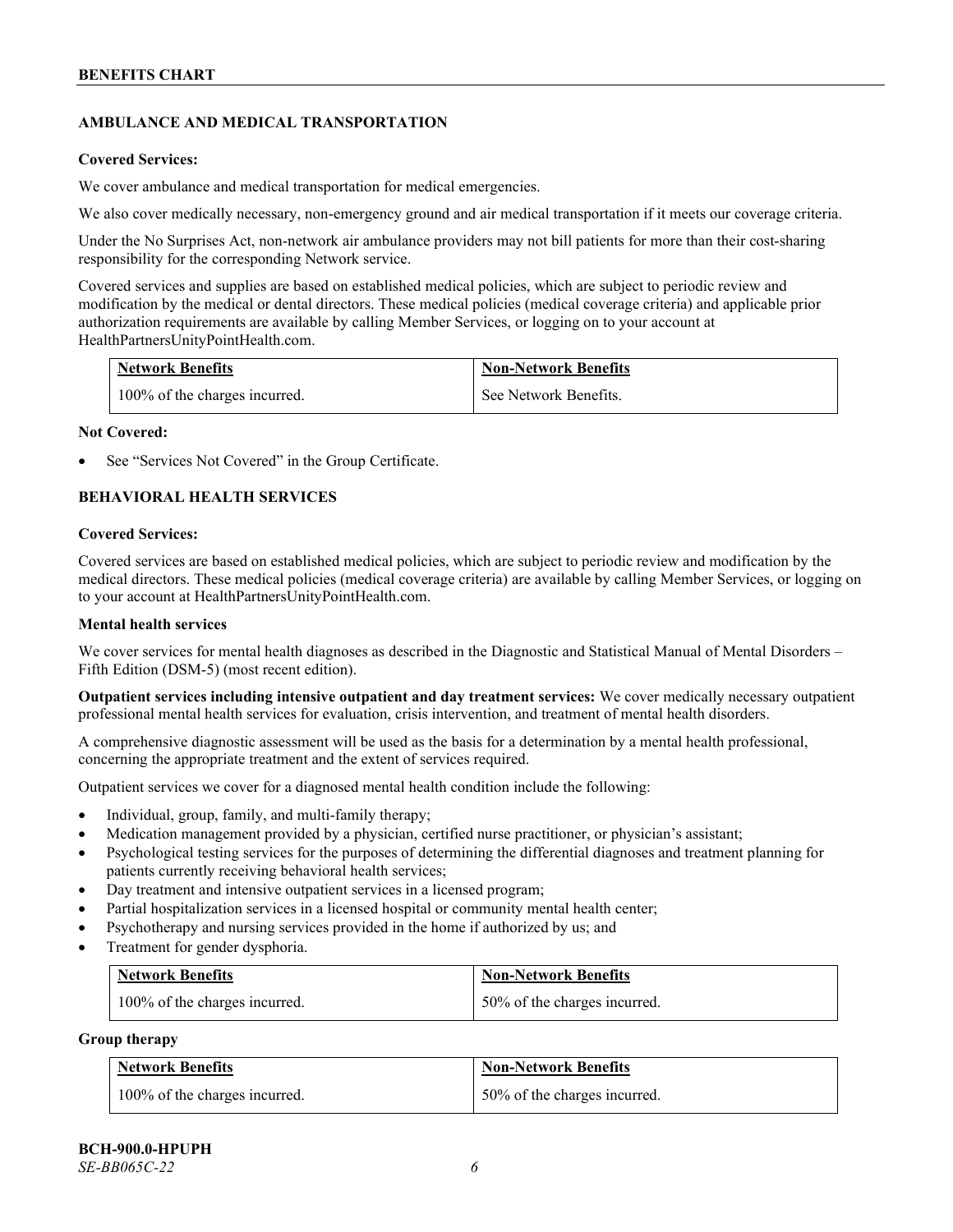**Inpatient services, including mental health residential treatment services:** We cover the following:

- Medically necessary inpatient services in a hospital and professional services for treatment of mental health disorders. Medical stabilization is covered under inpatient hospital services in the "Hospital and Skilled Nursing Facility Services" section; and
- Medically necessary mental health residential treatment services. This care must be authorized by us and provided by a hospital or residential behavioral health treatment facility licensed by the local state or Department of Health and Human Services. Services not covered under this benefit include halfway houses, group homes, extended care facilities, shelter services, correctional services, detention services, transitional services, group residential services, foster care services and wilderness programs.

| <b>Network Benefits</b>       | <b>Non-Network Benefits</b>  |
|-------------------------------|------------------------------|
| 100% of the charges incurred. | 50% of the charges incurred. |

#### **Substance use disorder (SUD) services**

We cover medically necessary services for assessments by a licensed alcohol and drug counselor and treatment of substance use disorders as defined in the latest edition of the DSM-5.

**Outpatient services, including intensive outpatient and day treatment services:** We cover medically necessary outpatient professional services for the diagnosis and treatment of substance use disorder. Substance use disorder treatment services must be provided by a program licensed by the local Department of Health and Human Services.

Outpatient services we cover for a diagnosed substance use disorder include the following:

- Individual, group, family, and multi-family therapy provided in an office setting;
- Opiate replacement therapy including methadone and buprenorphine treatment; and
- Day treatment and intensive outpatient services in a licensed program.

| <b>Network Benefits</b>       | <b>Non-Network Benefits</b>  |
|-------------------------------|------------------------------|
| 100% of the charges incurred. | 50% of the charges incurred. |

**Inpatient services:** We cover the following:

- Medically necessary inpatient services in a hospital or primary residential treatment in a licensed substance use disorder treatment center. Primary residential treatment is an intensive residential treatment program of limited duration, typically 30 days or less.
- Services provided in a hospital that is licensed by the local state and accredited by Medicare; and
- Detoxification services in a hospital or community detoxification facility if it is licensed by the local Department of Health and Human Services.

| <b>Network Benefits</b>       | <b>Non-Network Benefits</b>  |
|-------------------------------|------------------------------|
| 100% of the charges incurred. | 50% of the charges incurred. |

**Not Covered:**

See "Services Not Covered" in the Group Certificate.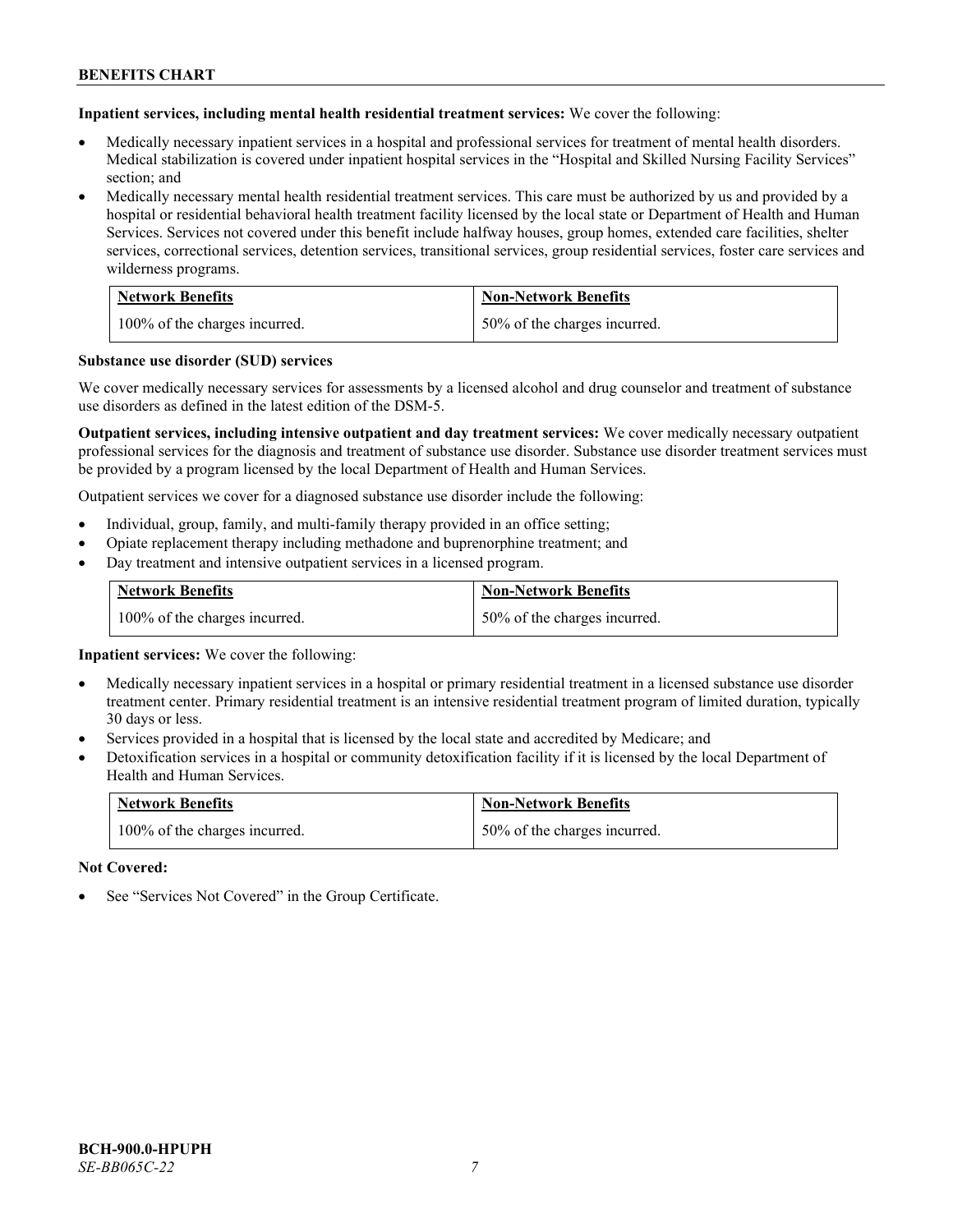### **CHIROPRACTIC SERVICES**

#### **Covered Services:**

We cover chiropractic services for rehabilitative care. Chiropractic services are adjustments to any abnormal articulations of the human body, especially those of the spinal column, for the purpose of giving freedom of action to impinged nerves that may cause pain or deranged function.

Massage therapy which is performed in conjunction with other treatment/modalities by a chiropractor, is part of a prescribed treatment plan and is not billed separately is covered.

| <b>Network Benefits</b>       | <b>Non-Network Benefits</b>  |
|-------------------------------|------------------------------|
| 100% of the charges incurred. | 50% of the charges incurred. |

**Not Covered:**

- Massage therapy for the purpose of comfort or convenience of the insured.
- See "Services Not Covered" in the Group Certificate.

### **CLINICAL TRIALS**

#### **Covered Services:**

We cover certain routine services if you participate in a Phase I, Phase II, Phase III or Phase IV clinical trial that is conducted in relation to the prevention, detection, or treatment of cancer or other life-threatening disease or condition as defined in the Affordable Care Act. We cover routine patient costs for services that would be eligible under this Benefits Chart if the service were provided outside of a clinical trial.

| <b>Network Benefits</b>                              | <b>Non-Network Benefits</b>                          |
|------------------------------------------------------|------------------------------------------------------|
| Coverage level is same as corresponding Network      | Coverage level is same as corresponding Non-Network  |
| Benefits, depending on type of service provided such | Benefits, depending on type of service provided such |
| as Office Visits for Illness or Injury, Inpatient or | as Office Visits for Illness or Injury, Inpatient or |
| <b>Outpatient Hospital Services.</b>                 | <b>Outpatient Hospital Services.</b>                 |

### **Not Covered:**

- The investigative item, device or service itself.
- Items or services that are provided solely to satisfy data collection and analysis needs and that are not used in the direct clinical management of the patient.
- A service that is clearly inconsistent with widely accepted and established standards of care for a particular diagnosis.
- See "Services Not Covered" in the Group Certificate.

### **DENTAL SERVICES**

#### **Covered Services:**

We cover services as described below.

**Accidental dental services:** We cover dentally necessary services to treat and restore damage done to sound, natural, unrestored teeth as a result of an accidental injury. Coverage is for damage caused by external trauma to face and mouth only, not for cracked or broken teeth which result from biting or chewing. We cover restorations, root canals, crowns and replacement of teeth lost that are directly related to the accident in which the insured was involved. We cover initial exams, xrays, and palliative treatment including extractions, and other oral surgical procedures directly related to the accident. Subsequent treatment must be initiated within the specified timeframe and must be directly related to the accident. We do not cover restoration and replacement of teeth that are not "sound and natural" at the time of the accident.

Full mouth rehabilitation to correct occlusion (bite) and malocclusion (misaligned teeth not due to the accident) are not covered.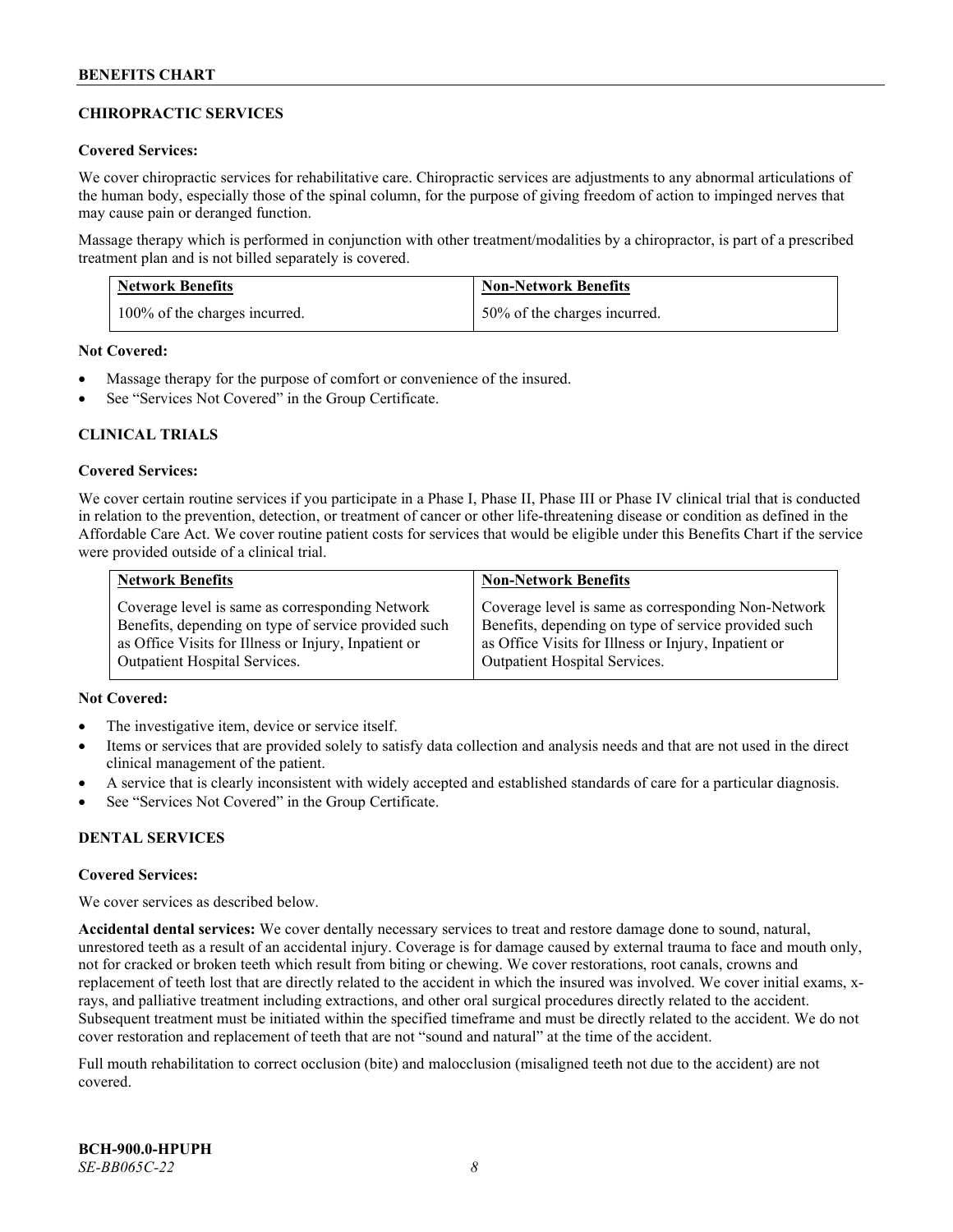When an implant-supported dental prosthetic treatment is pursued, the accidental dental benefit will be applied to the prosthetic procedure. Benefits are limited to the amount that would be paid toward the placement of a removable dental prosthetic appliance that could be used in the absence of implant treatment. Care must be provided or pre-authorized by a network dentist.

| <b>Network Benefits</b>       | <b>Non-Network Benefits</b>  |
|-------------------------------|------------------------------|
| 100% of the charges incurred. | 50% of the charges incurred. |

For all accidental dental services, treatment and/or restoration must be initiated within six months of the date of the injury. Coverage is limited to the initial course of treatment and/or initial restoration. Services must be provided within 24 months of the date of injury to be covered.

### **Medical referral dental services**

**Medically necessary outpatient dental services:** We cover medically necessary outpatient dental services. Coverage is limited to dental services required for treatment of an underlying medical condition, e.g., removal of teeth to complete radiation treatment for cancer of the jaw, cysts and lesions.

| <b>Network Benefits</b>       | <b>Non-Network Benefits</b>  |
|-------------------------------|------------------------------|
| 100% of the charges incurred. | 50% of the charges incurred. |

**Medically necessary hospitalization and anesthesia for dental care:** We cover medically necessary hospitalization and anesthesia for dental care. This is limited to charges incurred by an insured who: (1) is a child under age five; (2) is severely disabled; (3) has a medical condition, and requires hospitalization or general anesthesia for dental care treatment; or (4) is a child between age five and 12 and care in dental offices has been attempted unsuccessfully and usual methods of behavior modification have not been successful, or when extensive amounts of restorative care, exceeding four appointments, are required. The requirement of a hospital setting must be due to an insured's underlying medical condition. Coverage is limited to facility and anesthesia charges. Anesthesia is covered in a hospital or a dental office. Oral surgeon/dentist professional fees are not covered. The following are examples, though not all-inclusive, of medical conditions which may require hospitalization for dental services: severe asthma, severe airway obstruction or hemophilia. Hospitalization required due to the behavior of the insured or due to the extent of the dental procedure is not covered.

| <b>Network Benefits</b>       | <b>Non-Network Benefits</b>  |
|-------------------------------|------------------------------|
| 100% of the charges incurred. | 50% of the charges incurred. |

**Medical complications of dental care:** We cover medical complications of dental care. Treatment must be medically necessary care and related to medical complications of non-covered dental care, including complications of the head, neck, or substructures.

| <b>Network Benefits</b>       | <b>Non-Network Benefits</b>  |
|-------------------------------|------------------------------|
| 100% of the charges incurred. | 50% of the charges incurred. |

**Oral surgery:** We cover oral surgery. Coverage is limited to treatment of medical conditions requiring oral surgery, such as treatment of oral neoplasm, non-dental cysts, fracture of the jaws, trauma of the mouth and jaws, and any other oral surgery procedures provided as medically necessary dental services.

| <b>Network Benefits</b>       | <b>Non-Network Benefits</b>  |
|-------------------------------|------------------------------|
| 100% of the charges incurred. | 50% of the charges incurred. |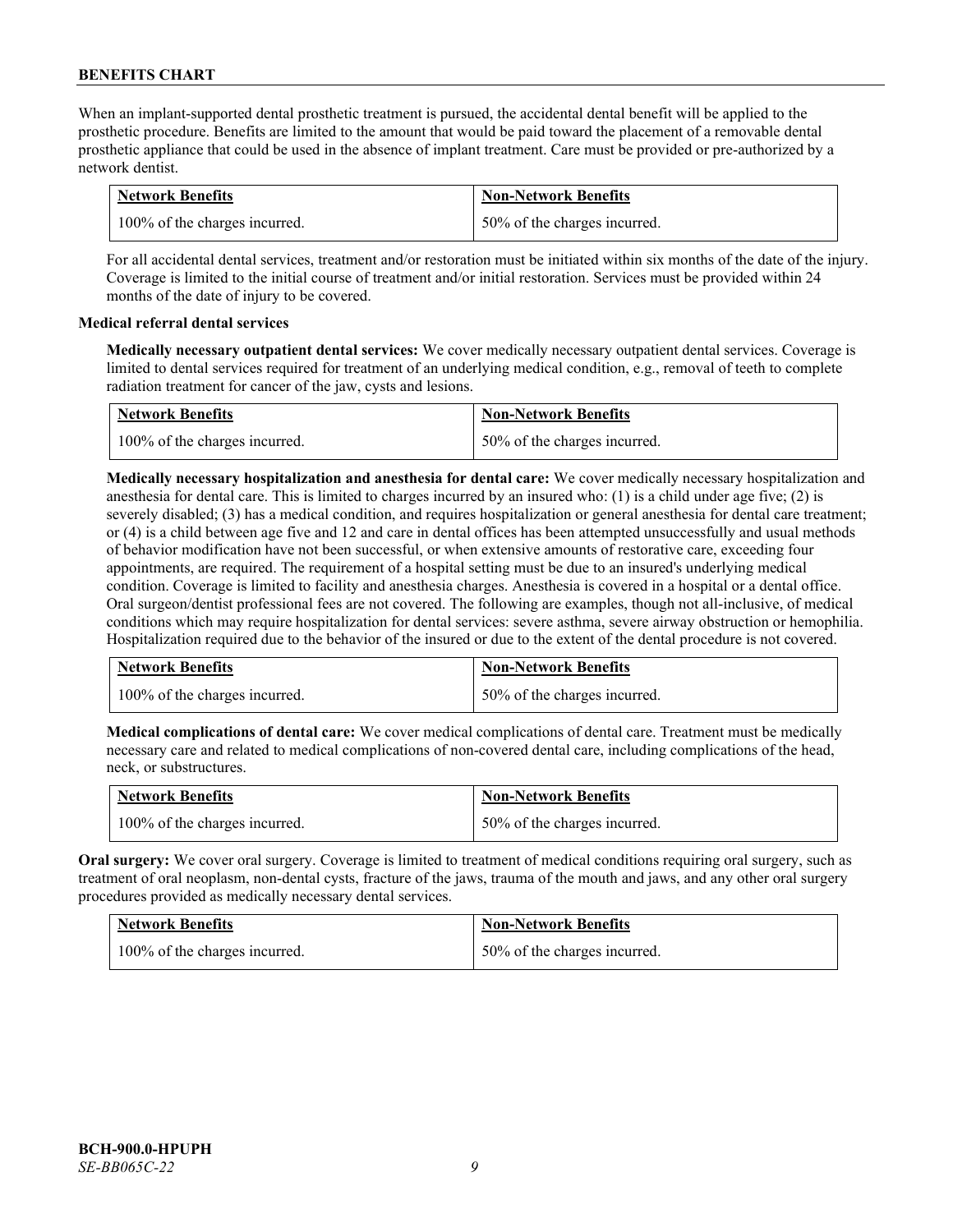**Treatment of cleft lip and cleft palate of a dependent child:** We cover treatment of cleft lip and cleft palate of a dependent child to age 26, including orthodontic treatment and oral surgery directly related to the cleft. Benefits are limited to inpatient or outpatient expenses arising from medical and dental treatment that was scheduled or initiated prior to the dependent turning age 19. Dental services which are not required for the treatment of cleft lip or cleft palate are not covered. If a dependent child covered under the Certificate is also covered under a dental plan which includes orthodontic services, that dental plan shall be considered primary for the necessary orthodontic services. Oral appliances are subject to the same copayment, conditions and limitations as durable medical equipment.

| <b>Network Benefits</b>       | <b>Non-Network Benefits</b>  |
|-------------------------------|------------------------------|
| 100% of the charges incurred. | 50% of the charges incurred. |

**Treatment of temporomandibular disorder (TMD) and craniomandibular disorder (CMD):** We cover surgical and nonsurgical treatment of temporomandibular disorder (TMD) and craniomandibular disorder (CMD), which is medically necessary care. Dental services which are not required to directly treat TMD or CMD are not covered.

| <b>Network Benefits</b>       | <b>Non-Network Benefits</b>  |
|-------------------------------|------------------------------|
| 100% of the charges incurred. | 50% of the charges incurred. |

#### **Not Covered:**

- Dental treatment, procedures or services not listed in this Benefits Chart.
- Accident related dental services if treatment is (1) provided to teeth which are not sound and natural, (2) to teeth which have been restored, (3) initiated beyond six months from the date of the injury, (4) received beyond the initial treatment or restoration or (5) received beyond 24 months from the date of injury.
- Oral surgery to remove wisdom teeth, except as stated in the pediatric dental amendment.
- Orthognathic treatment or procedures and all related services.
- See "Services Not Covered" in the Group Certificate.

#### **DIABETES AND HYPERTENSION DISEASE MANAGEMENT PROGRAM**

#### **Covered Services:**

If you meet criteria for coverage, you may qualify for the diabetes and/or hypertension disease management program.

The program covers group health coaching which focuses on weight loss, exercise, behavior modification and health education through Omada Health.

| <b>Network Benefits</b>                                     | <b>Non-Network Benefits</b> |
|-------------------------------------------------------------|-----------------------------|
| 100% of the charges incurred.<br>Deductible does not apply. | Not applicable.             |

#### **Not Covered:**

See "Services Not Covered" in the Group Certificate.

### **DIABETIC EQUIPMENT AND SUPPLIES**

#### **Covered Services:**

We cover physician prescribed medically appropriate and necessary drugs and supplies used in the management and treatment of diabetes for insureds with gestational, Type I or Type II diabetes including durable diabetic equipment and disposable supplies, as described below.

Certain items are only covered if your condition meets our coverage criteria and obtained through an authorized vendor. For more information on what we cover and any prior authorization requirements, call Member Services or log on to your account at [HealthPartnersUnityPointHealth.com.](https://www.healthpartnersunitypointhealth.com/)

Insulin and medications for diabetes are covered as outpatient drugs under the "Prescription Drug Services" section.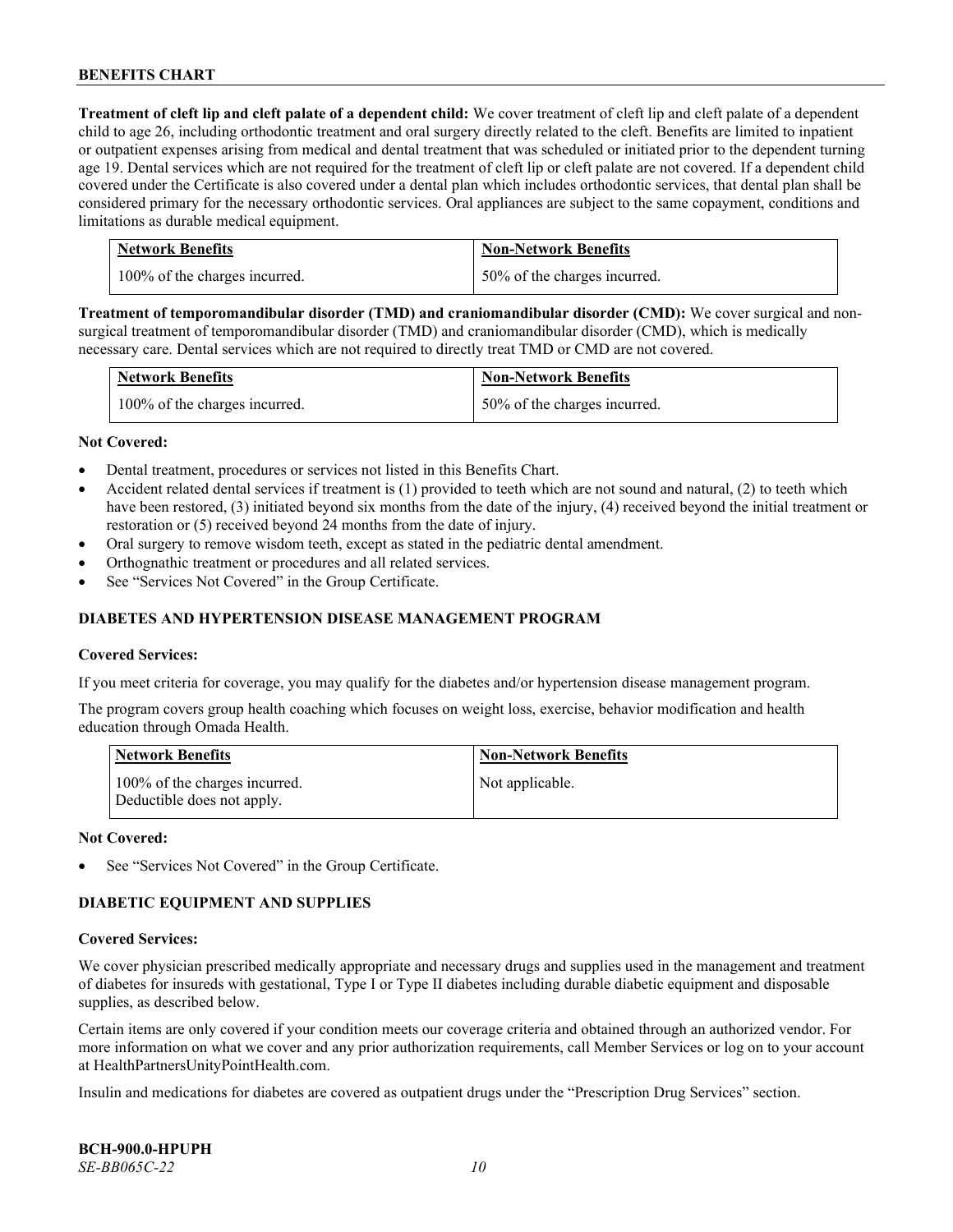**Pumps and pump supplies.** These include diabetic insulin pumps, diabetic infusion pumps and infusion pump supplies such as infusion sets, tubing, connectors and syringe reservoirs.

| <b>Network Benefits</b>                                                                                               | <b>Non-Network Benefits</b>  |
|-----------------------------------------------------------------------------------------------------------------------|------------------------------|
| Pumps received at a pharmacy:<br>100% of the charges incurred.                                                        | 50% of the charges incurred. |
| Pumps received from a non-pharmacy provider:<br>100% of the charges incurred if purchased from an<br>approved vendor. |                              |

#### **All other diabetic durable equipment and supplies**

**Durable diabetic equipment and supplies**. These include continuous glucose monitoring system (CGMS), transmitter, sensors and receivers, diabetic blood glucose monitors and control/calibrating solutions (for checking accuracy or testing equipment and test strips).

**Disposable diabetic supplies.** These are one-time use supplies, including syringes, lancets, lancet devices, blood and urine ketone test strips, and needles.

Certain diabetic supplies and equipment must be purchased at a pharmacy.

| <b>Network Benefits</b>                                                                                               | <b>Non-Network Benefits</b>  |
|-----------------------------------------------------------------------------------------------------------------------|------------------------------|
| If received through a pharmacy:<br>100% of the charges incurred.                                                      | 50% of the charges incurred. |
| If received through a non-pharmacy provider:<br>100% of the charges incurred if purchased from an<br>approved vendor. |                              |

#### **Limitations:**

- No more than a 93-day supply of diabetic supplies is covered and dispensed at a time.
- We require that certain diabetic supplies and equipment be purchased at a pharmacy.
- Diabetic supplies and equipment are limited to certain models and brands.
- Durable medical equipment and supplies must be obtained from or repaired by approved vendors.
- Covered services and supplies are based on established medical policies which are subject to periodic review and modification by the medical directors. Our coverage policy for diabetic supplies includes information on our required models and brands. These medical policies (medical coverage criteria) are available by calling Member Services, or logging on to your account a[t HealthPartnersUnityPointHealth.com.](https://www.healthpartnersunitypointhealth.com/)

#### **Not Covered:**

- Replacement or repair of any covered items, if the items are (i) damaged or destroyed by misuse, abuse or carelessness, (ii) lost; or (iii) stolen.
- Duplicate or similar items.
- Labor and related charges for repair of any covered items which are more than the cost of replacement by an approved vendor.
- Batteries for monitors and equipment.
- Sales tax, mailing, delivery charges, service call charges.
- See "Services Not Covered" in the Group Certificate.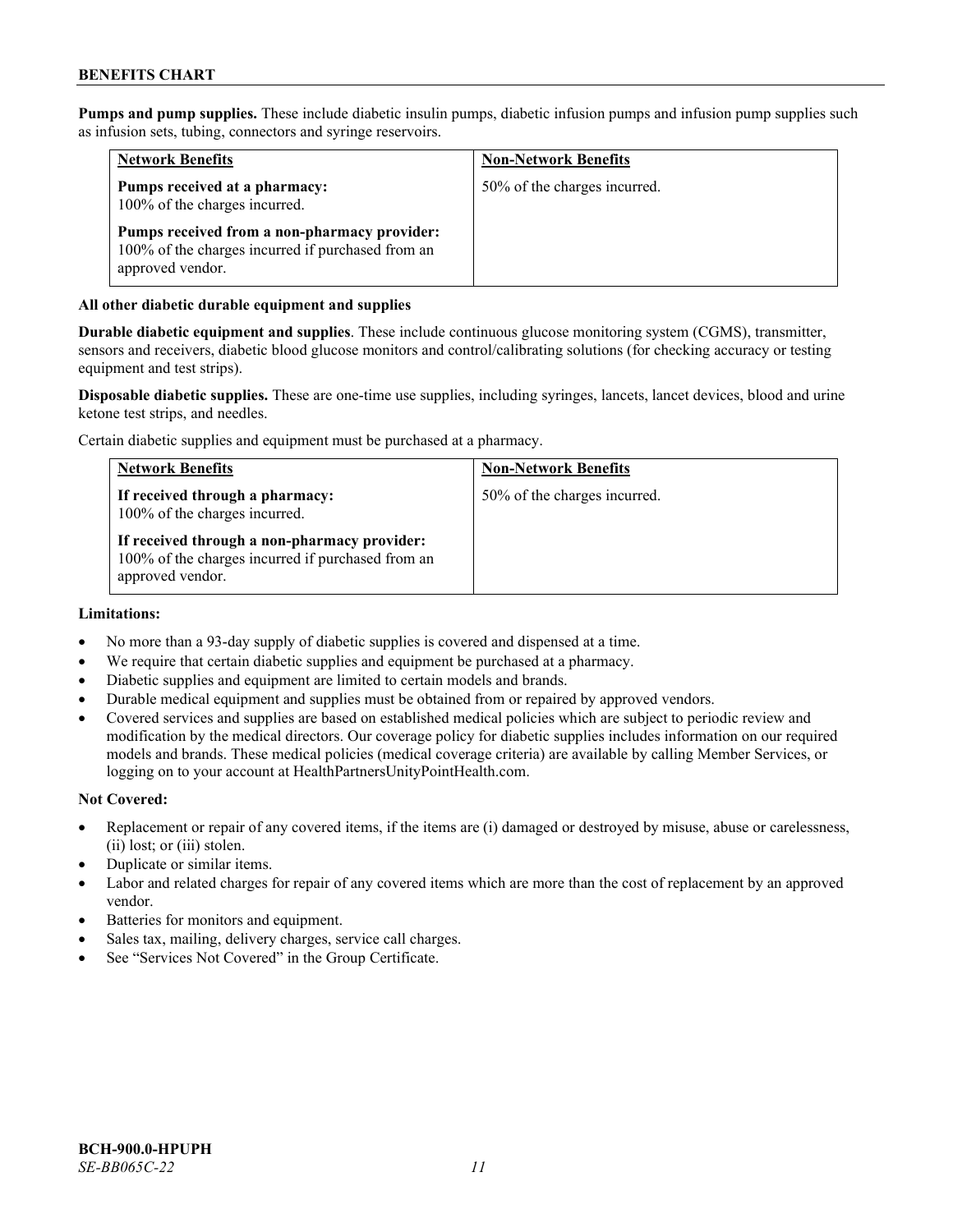#### **DIAGNOSTIC IMAGING SERVICES**

#### **Covered Services:**

We cover diagnostic imaging, when ordered by a provider and provided in a clinic or outpatient hospital facility.

To see the benefit level for inpatient hospital or skilled nursing facility services, see benefits under "Inpatient Hospital and Skilled Nursing Facility Services."

#### **Outpatient magnetic resonance imaging (MRI) and computed tomography (CT)**

| <b>Network Benefits</b>       | <b>Non-Network Benefits</b>  |
|-------------------------------|------------------------------|
| 100% of the charges incurred. | 50% of the charges incurred. |

#### **All other outpatient diagnostic imaging services**

#### **Services for illness or injury**

| <b>Network Benefits</b>       | <b>Non-Network Benefits</b>  |
|-------------------------------|------------------------------|
| 100% of the charges incurred. | 50% of the charges incurred. |

### **Preventive services (MRI/CT procedures are not considered preventive)**

Diagnostic imaging services associated with preventive services are covered at the benefit level shown in the "Preventive Services" section of this Benefits Chart.

#### **Not Covered:**

See "Services Not Covered" in the Group Certificate.

# **DURABLE MEDICAL EQUIPMENT, PROSTHETICS, ORTHOTICS AND SUPPLIES**

#### **Covered Services:**

We cover equipment and services, as described below.

We cover durable medical equipment and services, prosthetics, orthotics, and supplies, subject to the limitations below, including certain disposable supplies and enteral feedings.

We cover special dietary treatment for phenylketonuria (PKU) and oral amino acid based elemental formula if it meets our medical coverage criteria.

Diabetic equipment and supplies are covered under the "Diabetic Equipment and Supplies" section of this Benefits Chart.

### **Special dietary treatment for Phenylketonuria (PKU) if it meets our medical coverage criteria**

| <b>Network Benefits</b>       | Non-Network Benefits         |
|-------------------------------|------------------------------|
| 100% of the charges incurred. | 50% of the charges incurred. |

#### **Oral amino acid based elemental formula if it meets our medical coverage criteria**

| Network Benefits              | <b>Non-Network Benefits</b>  |
|-------------------------------|------------------------------|
| 100% of the charges incurred. | 50% of the charges incurred. |

#### **Prosthetic limb devices to replace in whole or in part, an arm or leg**

| <b>Network Benefits</b>       | <b>Non-Network Benefits</b>  |
|-------------------------------|------------------------------|
| 100% of the charges incurred. | 50% of the charges incurred. |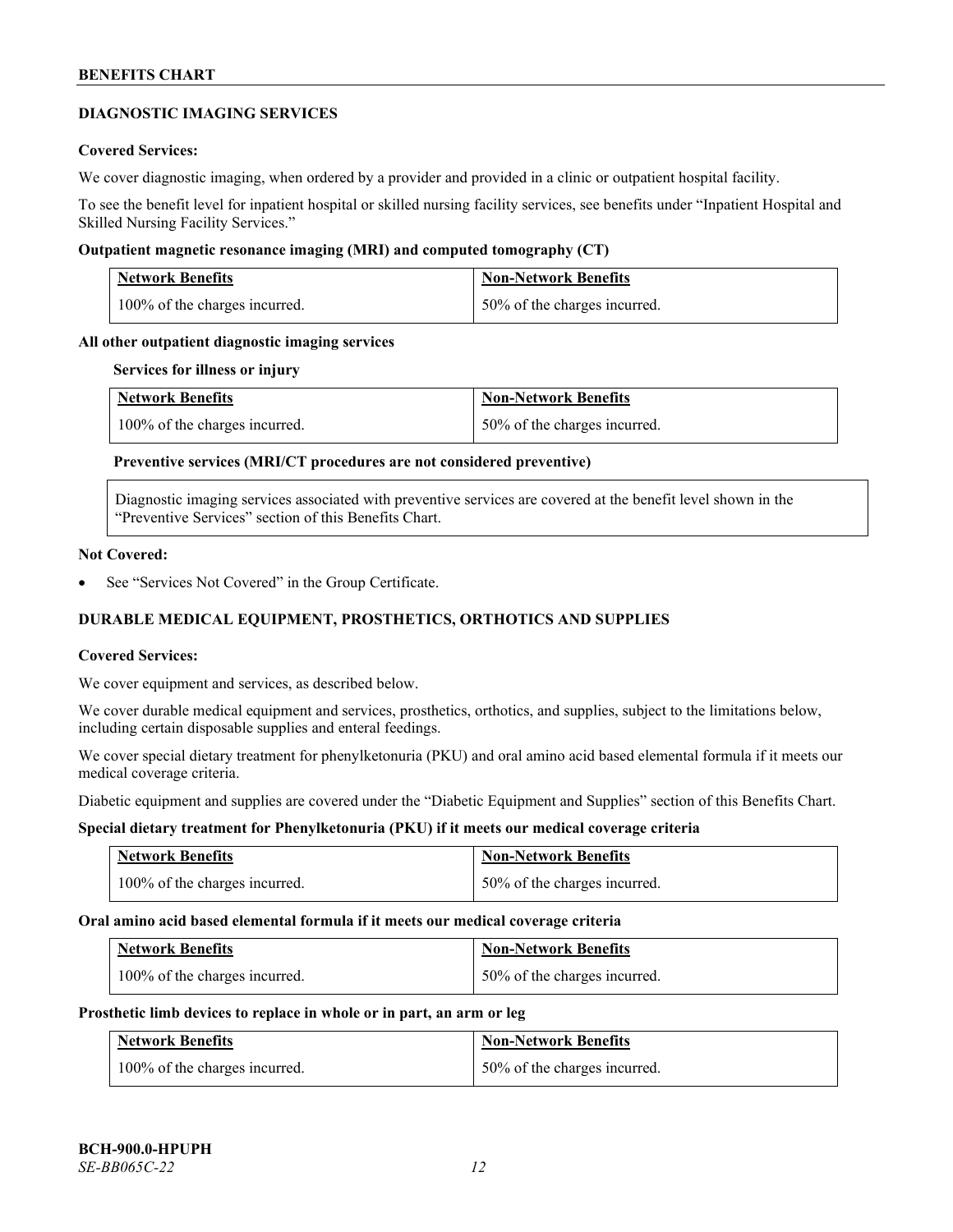#### **All other durable medical equipment, prosthetics, orthotics and supplies**

| <b>Network Benefits</b>       | <b>Non-Network Benefits</b>  |
|-------------------------------|------------------------------|
| 100% of the charges incurred. | 50% of the charges incurred. |

### **Limitations:**

Coverage of durable medical equipment is limited by the following:

- Payment will not exceed the cost of an alternate piece of equipment or service that is effective and medically necessary.
- For prosthetic benefits, other than oral appliances for cleft lip and cleft palate, payment will not exceed the cost of an alternate piece of equipment or service that is effective, medically necessary and enables insureds to conduct standard activities of daily living.
- We reserve the right to determine if an item will be approved for rental vs. purchase.
- Durable medical equipment and supplies must be obtained from or repaired by approved vendors.
- Covered services and supplies are based on established medical policies which are subject to periodic review and modification by the medical or dental directors. Our coverage policy for diabetic supplies includes information on our required models and brands. These medical policies (medical coverage criteria) are available by calling Member Services, or logging on to your account at [HealthPartnersUnityPointHealth.com.](https://www.healthpartnersunitypointhealth.com/)

### **Not Covered:**

Items which are not eligible for coverage include, but are not limited to:

- Replacement or repair of any covered items, if the items are (i) damaged or destroyed by misuse, abuse or carelessness, (ii) lost; or (iii) stolen.
- Duplicate or similar items.
- Labor and related charges for repair of any covered items which are more than the cost of replacement by an approved vendor.
- Sales tax, mailing, delivery charges, service call charges.
- Items which are primarily educational in nature or for hygiene, vocation, comfort, convenience or recreation.
- Communication aids or devices: equipment to create, replace or augment communication abilities including, but not limited to, speech processors, receivers, communication boards, or computer or electronic assisted communication.
- Hearing aids (implantable and external, including osseointegrated or bone anchored) and their fitting. This exclusion does not apply to cochlear implants.
- Eyeglasses, contact lenses and their fitting, measurement and adjustment, except as specifically described in this Benefits Chart.
- Hair prostheses (wigs).
- Household equipment which primarily has customary uses other than medical, such as, but not limited to, exercise cycles, air purifiers, central or unit air conditioners, water purifiers, non-allergenic pillows, mattresses or waterbeds.
- Household fixtures including, but not limited to, escalators or elevators, ramps, swimming pools and saunas.
- Modifications to the structure of the home including, but not limited to, wiring, plumbing or charges for installation of equipment.
- Vehicle, car or van modifications including, but not limited to, hand brakes, hydraulic lifts and car carrier.
- Rental equipment while owned equipment is being repaired by non-contracted vendors, beyond one month rental of medically necessary equipment.
- Other equipment and supplies, including but not limited to assistive devices, that we determine are not eligible for coverage.
- See "Services Not Covered" in the Group Certificate.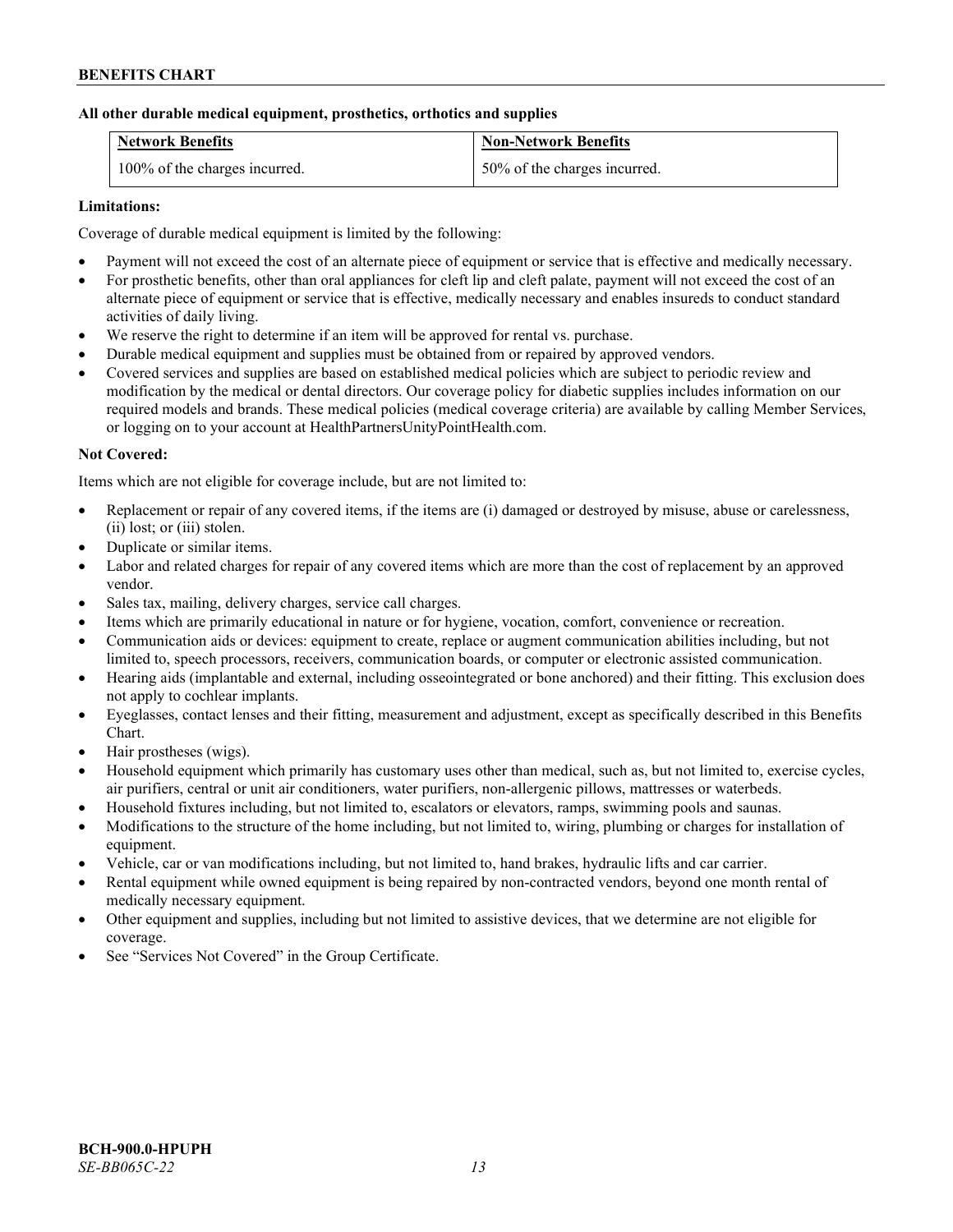#### **EMERGENCY AND URGENTLY NEEDED CARE SERVICES**

#### **Covered Services:**

We cover services for emergency care and urgently needed care if the services are otherwise eligible for coverage under this Benefits Chart.

**Urgently needed care.** These are services to treat an unforeseen illness or injury, which are required in order to prevent a serious deterioration in your health, and which cannot be delayed until the next available clinic or office hours.

#### **Urgently needed care at clinics**

| <b>Network Benefits</b>       | <b>Non-Network Benefits</b> |
|-------------------------------|-----------------------------|
| 100% of the charges incurred. | See Network Benefits.       |

**Emergency care.** These are services to treat: (1) the sudden, unexpected onset of illness or injury which, if left untreated or unattended until the next available clinic or office hours, would result in hospitalization, or (2) a condition requiring professional health services immediately necessary to preserve life or stabilize health, or with respect to a pregnant woman having contractions, that there is inadequate time to safely transfer the woman to another hospital for delivery or that a transfer may pose a threat to the health or safety of the woman or unborn child. Emergency care includes emergency services as defined in Division BB, Title I, Section 102 of the Consolidated Appropriations Act of 2021. Emergency care also includes an immediate response service available on a 24-hour, seven-day-a-week basis for each child, or person, having a psychiatric crisis, a mental health crisis, or a mental health emergency.

When reviewing claims for coverage of emergency services, our medical director will take into consideration a reasonable layperson's belief that the circumstances required immediate medical care that could not wait until the next working day or next available clinic appointment.

Under the No Surprises Act, Non-Network emergency care providers may not bill patients for more than their cost-sharing responsibility for the corresponding Network service

#### **Emergency care in a hospital emergency room, including professional services of a physician**

| <b>Network Benefits</b>       | <b>Non-Network Benefits</b> |
|-------------------------------|-----------------------------|
| 100% of the charges incurred. | See Network Benefits.       |

**Inpatient emergency care in a hospital, including post-stabilization services as required under the federal No Surprises Act and its implementing regulations**

| Network Benefits              | <b>Non-Network Benefits</b> |
|-------------------------------|-----------------------------|
| 100% of the charges incurred. | See Network Benefits.       |

#### **Not Covered:**

See "Services Not Covered" in the Group Certificate.

### **GENE THERAPY**

#### **Covered Services:**

We cover gene therapy treatment that meets our current medical coverage criteria.

| <b>Network Benefits</b>                                                                                                                                                                                  | <b>Non-Network Benefits</b> |
|----------------------------------------------------------------------------------------------------------------------------------------------------------------------------------------------------------|-----------------------------|
| Coverage level is same as corresponding Network<br>Benefits, depending on type of service provided, such<br>as Office Visits for Illness or Injury, Inpatient or<br><b>Outpatient Hospital Services.</b> | No coverage.                |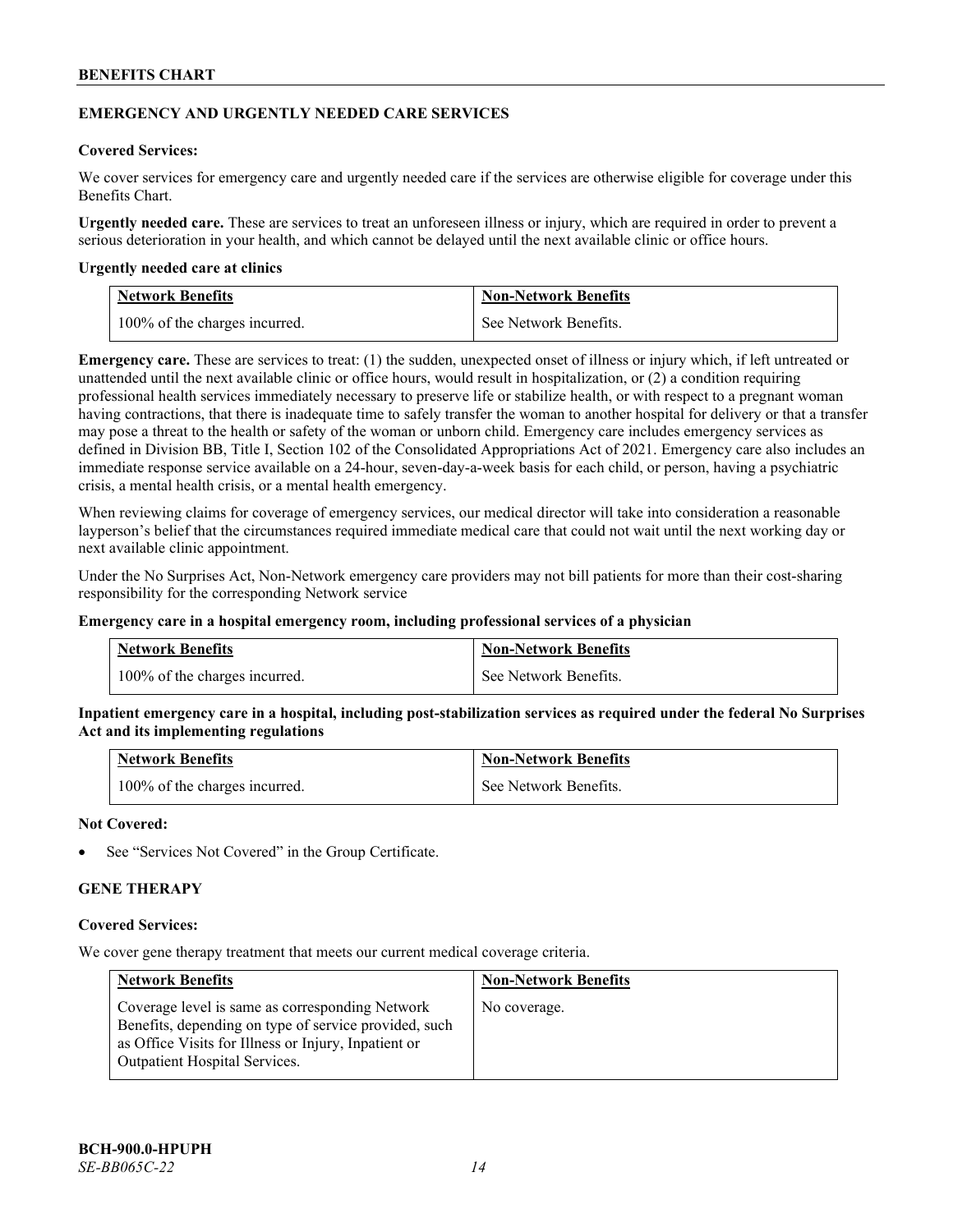### **Limitations:**

- Gene therapy must be provided by a designated provider.
- Specific types of gene therapy are limited to therapies and conditions specified in our medical coverage criteria.

### **Not Covered:**

See "Services Not Covered" in the Group Certificate.

# **HEALTH EDUCATION**

### **Covered Services:**

We cover education for preventive services and education for the management of chronic health problems (such as diabetes). Coverage includes medical nutrition therapy, that is provided by a certified, registered, or licensed health care professional working in a program consistent with the national standards of diabetes self-management education as established by the American Diabetes Association.

| <b>Network Benefits</b>                                     | <b>Non-Network Benefits</b>  |
|-------------------------------------------------------------|------------------------------|
| 100% of the charges incurred.<br>Deductible does not apply. | 50% of the charges incurred. |

### **Not Covered:**

See "Services Not Covered" in the Group Certificate.

### **HOME HEALTH SERVICES**

### **Covered Services:**

We cover the following services:

- Skilled nursing treatment in the home intended to provide a safe transition from other levels of care;
- Physical therapy, occupational therapy, speech therapy, respiratory therapy and other therapeutic services;
- Non-routine prenatal and postnatal services;
- Routine postnatal well child visits as described in the coverage criteria;
- Phototherapy services for newborns;
- Home health aide services and other eligible home health services when provided in your home if you are homebound (i.e., unable to leave home without considerable effort due to a medical condition). Lack of transportation does not constitute homebound status. For phototherapy services for newborns and high risk prenatal services, supplies and equipment are included;
- Total parenteral nutrition/intravenous ("TPN/IV") therapy, equipment, supplies and drugs in connection with IV therapy. IV line care kits are covered under Durable Medical Equipment. You do not need to be homebound to receive total parenteral nutrition/intravenous ("TPN/IV") therapy.
- Palliative care benefits. Palliative care includes symptom management, education and establishing goals of care. We waive the requirement that you be homebound for a limited number of home visits for palliative care (as shown in this Benefits Chart), if you have a life-threatening, non-curable condition which has a prognosis of survival of two years or less. Additional palliative care visits are eligible under the home health services benefit if you are homebound and meet all other requirements defined in this section.

Home health services are eligible and covered only when:

- medically necessary; and
- provided as rehabilitative care, terminal care or maternity care; and
- ordered by a physician, and included in the written home care plan.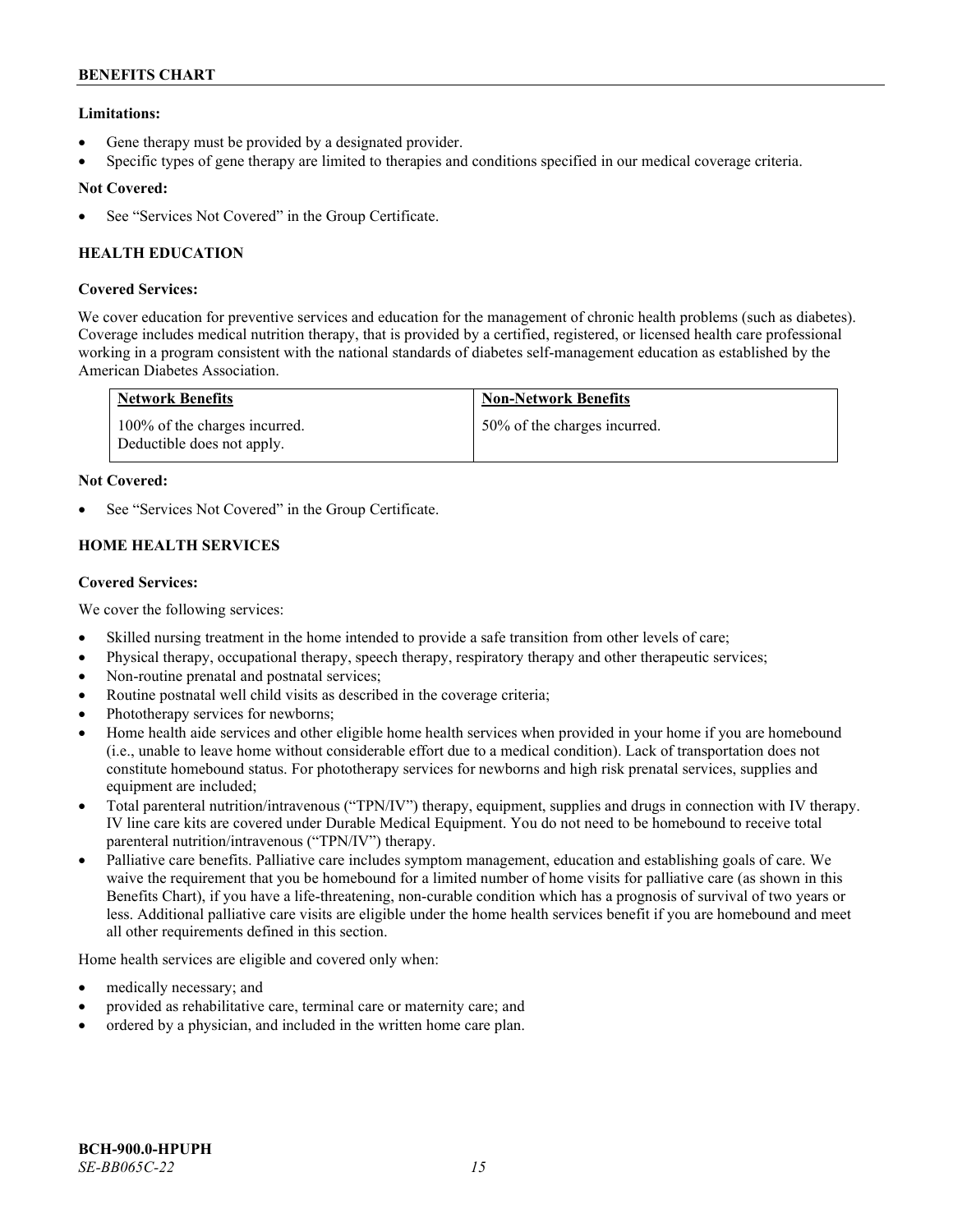**Physical therapy, occupational therapy, speech therapy, respiratory therapy, home health aide services and palliative care**

| <b>Network Benefits</b>       | <b>Non-Network Benefits</b>      |
|-------------------------------|----------------------------------|
| 100% of the charges incurred. | $150\%$ of the charges incurred. |

#### **TPN/IV therapy, skilled nursing services, non-routine prenatal/postnatal services and phototherapy**

| Network Benefits              | <b>Non-Network Benefits</b>  |
|-------------------------------|------------------------------|
| 100% of the charges incurred. | 50% of the charges incurred. |

#### **Routine postnatal well child visit**

| <b>Network Benefits</b>                                     | <b>Non-Network Benefits</b>  |
|-------------------------------------------------------------|------------------------------|
| 100% of the charges incurred.<br>Deductible does not apply. | 50% of the charges incurred. |

#### **Limitations:**

- Home health services are not provided as a substitute for a primary caregiver in the home or as relief (respite) for a primary caregiver in the home. We will not reimburse family members or residents in your home for the above services.
- A service shall not be considered a skilled nursing service merely because it is performed by, or under the direct supervision of, a licensed nurse. Where a service (such as tracheotomy suctioning or ventilator monitoring) or like services, can be safely and effectively performed by a non-medical person (or self-administered), without the direct supervision of a licensed nurse, the service shall not be regarded as a skilled nursing service, whether or not a skilled nurse actually provides the service. The unavailability of a competent person to provide a non-skilled service shall not make it a skilled service when a skilled nurse provides it. Only the skilled nursing component of so-called "blended" services (i.e. services which include skilled and non-skilled components) are covered under this Benefits Chart.

#### **Not Covered:**

- Financial or legal counseling services.
- Housekeeping or meal services in your home.
- Services provided by a family member or enrollee, or a resident in the enrollee's home.
- Vocational rehabilitation and recreational or educational therapy. Recreation therapy is therapy provided solely for the purpose of recreation, including but not limited to: (a) requests for physical therapy or occupational therapy to improve athletic ability, and (b) braces or guards to prevent sports injuries.
- See "Services Not Covered" in the Group Certificate.

### **HOSPICE SERVICES**

#### **Applicable definitions:**

**Part-time.** This is up to two hours of service per day, more than two hours is considered continuous care.

**Continuous care.** This is from two to twelve hours of service per day provided by a registered nurse, licensed practical nurse, or home health aide, during a period of crisis in order to maintain a terminally ill patient at home.

**Appropriate facility.** This is a nursing home, hospice residence, or other inpatient facility.

**Custodial care related to hospice services.** This means providing assistance in the activities of daily living and the care needed by a terminally ill patient which can be provided by primary caregiver (i.e., family member or friend) who is responsible for the patient's home care.

#### **Covered Services:**

**Hospice program.** We cover the services described below if you are terminally ill and accepted as a hospice program participant. You must meet the eligibility requirements of the program, and elect to receive services through the hospice program. If you elect to receive hospice services, you do so in lieu of curative treatment for your terminal illness for the period you are enrolled in the hospice program.

**BCH-900.0-HPUPH** *SE-BB065C-22 16*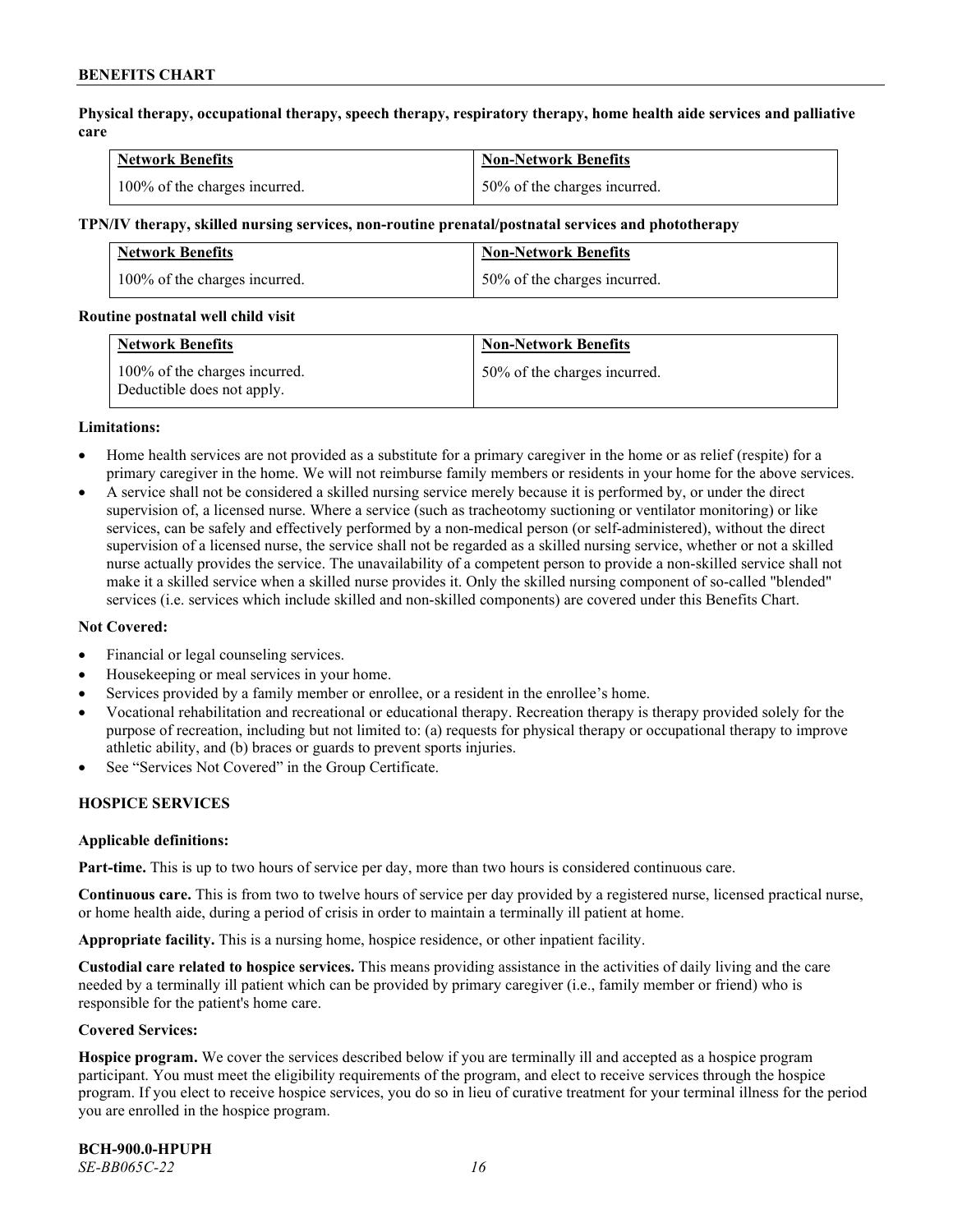**Eligibility:** In order to be eligible to be enrolled in the hospice program, you must: (1) be a terminally ill patient (prognosis of six months or less); (2) have chosen a palliative treatment focus (i.e., emphasizing comfort and supportive services rather than treatment attempting to cure the disease or condition); and (3) continue to meet the terminally ill prognosis as reviewed by our medical director or his or her designee over the course of care. You may withdraw from the hospice program at any time.

**Eligible services:** Hospice services include the following services provided in accordance with an approved hospice treatment plan.

- Inpatient services: We cover inpatient services in a hospice facility.
- Home health services:
	- o Part-time care provided in your home by an interdisciplinary hospice team (which may include a physician, nurse, social worker, and spiritual counselor) and medically necessary home health services are covered.
	- o One or more periods of continuous care in your home or in a setting which provides day care for pain or symptom management, when medically necessary, will be covered.
- Other services:
	- Respite care is covered for care in your home or in an appropriate facility, to give your primary caregivers (i.e., family members or friends) rest and/or relief when necessary in order to maintain a terminally ill patient at home.
	- o Medically necessary medications for pain and symptom management.
	- o Semi-electric hospital beds and other durable medical equipment are covered.
	- o Emergency and non-emergency care is covered.

| <b>Network Benefits</b>       | <b>Non-Network Benefits</b>  |
|-------------------------------|------------------------------|
| 100% of the charges incurred. | 50% of the charges incurred. |

Respite care is limited to five episodes, up to five days per episode. Inpatient hospice services are limited to 15 days per lifetime.

### **Not Covered:**

- Financial or legal counseling services.
- Housekeeping or meal services in your home.
- Custodial or maintenance care related to hospice services, whether provided in the home or in a nursing home.
- Any service not specifically described as covered services under this hospice services benefits.
- Any services provided by members of your family or residents in your home.
- See "Services Not Covered" in the Group Certificate.

# **HOSPITAL AND SKILLED NURSING FACILITY SERVICES**

#### **Covered Services:**

We cover services as described below.

#### **Medical or surgical hospital services**

**Inpatient hospital services:** We cover the following medical or surgical services, for the treatment of acute illness or injury, which require the level of care only provided in an acute care facility. These services must be authorized by a physician.

Inpatient hospital services include: room and board; the use of operating or maternity delivery rooms; intensive care facilities; newborn nursery facilities; general nursing care, anesthesia, laboratory and diagnostic imaging services, reconstructive surgery, radiation therapy, physical therapy, prescription drugs or other medications administered during treatment, blood and blood products (unless replaced), and blood derivatives, and other diagnostic or treatment related hospital services; physician and other professional medical and surgical services provided while in the hospital, including gender confirmation surgery that meets medical coverage criteria.

Services for items for personal convenience, such as television rental, are not covered.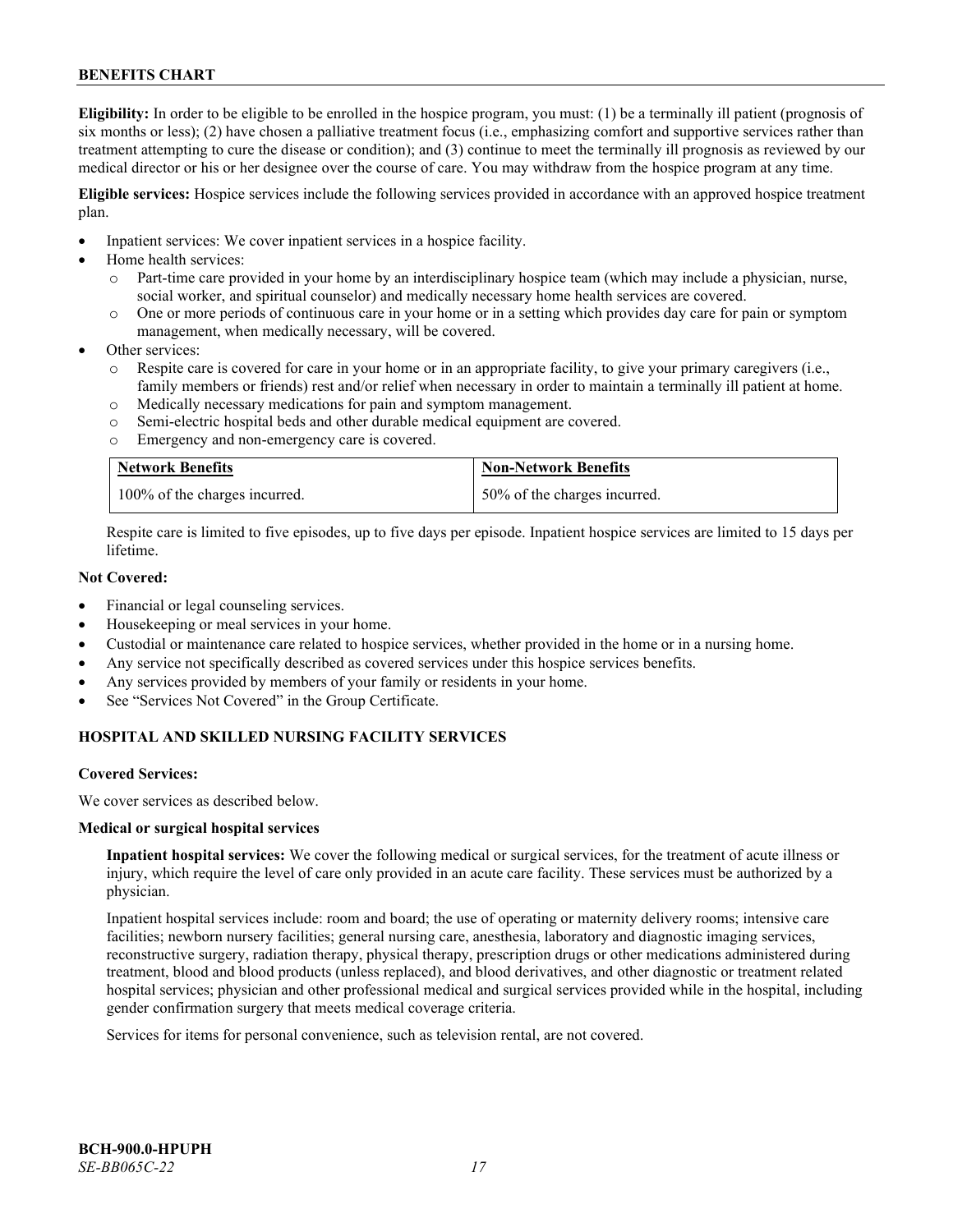Group health plans and health insurance issuers generally may not, under Federal law, restrict benefits for any hospital length of stay in connection with childbirth for the mother of newborn child to less than 48 hours following a vaginal delivery, or less than 96 hours following a caesarean section, excluding day of delivery. However, Federal law generally does not prohibit the mother's or newborn's attending provider, after consulting with the mother, from discharging the mother or her newborn earlier than 48 hours (or 96 hours as applicable). In any case plans and issuers may not, under Federal law, require that a provider obtain authorization from the plan or the insurance issuer for prescribing a length of stay not in excess of 48 hours (or 96 hours). A post-discharge follow-up visit is covered under the "Home Health Services" section under "Routine postnatal well child visit".

| <b>Network Benefits</b>       | <b>Non-Network Benefits</b>  |
|-------------------------------|------------------------------|
| 100% of the charges incurred. | 50% of the charges incurred. |

Each insured's admission or confinement, including that of a newborn child, is separate and distinct from the admission or confinement of any other insured.

**Outpatient hospital, ambulatory care or surgical facility services:** We cover the following medical and surgical services, for diagnosis or treatment of illness or injury on an outpatient basis. These services must be authorized by a physician.

Outpatient services include: use of operating rooms, maternity delivery rooms or other outpatient departments, rooms or facilities; and the following outpatient services: general nursing care, anesthesia, laboratory and diagnostic imaging services, reconstructive surgery, dialysis, radiation therapy, physical therapy, drugs administered during treatment, blood and blood products (unless replaced), and blood derivatives, and other diagnostic or treatment related outpatient services; physician and other professional medical and surgical services provided while an outpatient, including gender confirmation surgery that meets medical coverage criteria.

To see the benefit level for diagnostic imaging services, laboratory services and physical therapy, see the benefits under diagnostic imaging services, laboratory services and physical therapy.

| <b>Network Benefits</b>       | <b>Non-Network Benefits</b>  |
|-------------------------------|------------------------------|
| 100% of the charges incurred. | 50% of the charges incurred. |

**Skilled nursing facility care:** We cover room and board, daily skilled nursing and related ancillary services for post-acute treatment and rehabilitative care of illness or injury that meets medical coverage criteria. We also cover the costs of skilled nursing care in a hospital if the level of care needed by the insured has been reclassified from acute care to skilled nursing care and no designated skilled nursing care beds or swing beds are available in the hospital or in another hospital or health care facility within a thirty-mile radius of the hospital.

| <b>Network Benefits</b>       | <b>Non-Network Benefits</b>  |
|-------------------------------|------------------------------|
| 100% of the charges incurred. | 50% of the charges incurred. |

### **Not Covered:**

- Services for items for personal convenience, such as television rental, are not covered.
- See "Services Not Covered" in the Group Certificate.

### **INFERTILITY DIAGNOSIS**

#### **Covered Services:**

We cover the diagnosis of infertility. These services include diagnostic procedures and tests provided in connection with an infertility evaluation, office visits and consultations to diagnose infertility.

| <b>Network Benefits</b>       | <b>Non-Network Benefits</b>  |
|-------------------------------|------------------------------|
| 100% of the charges incurred. | 50% of the charges incurred. |

Coverage is limited to office visits and consultations to diagnose infertility. Treatment is not covered.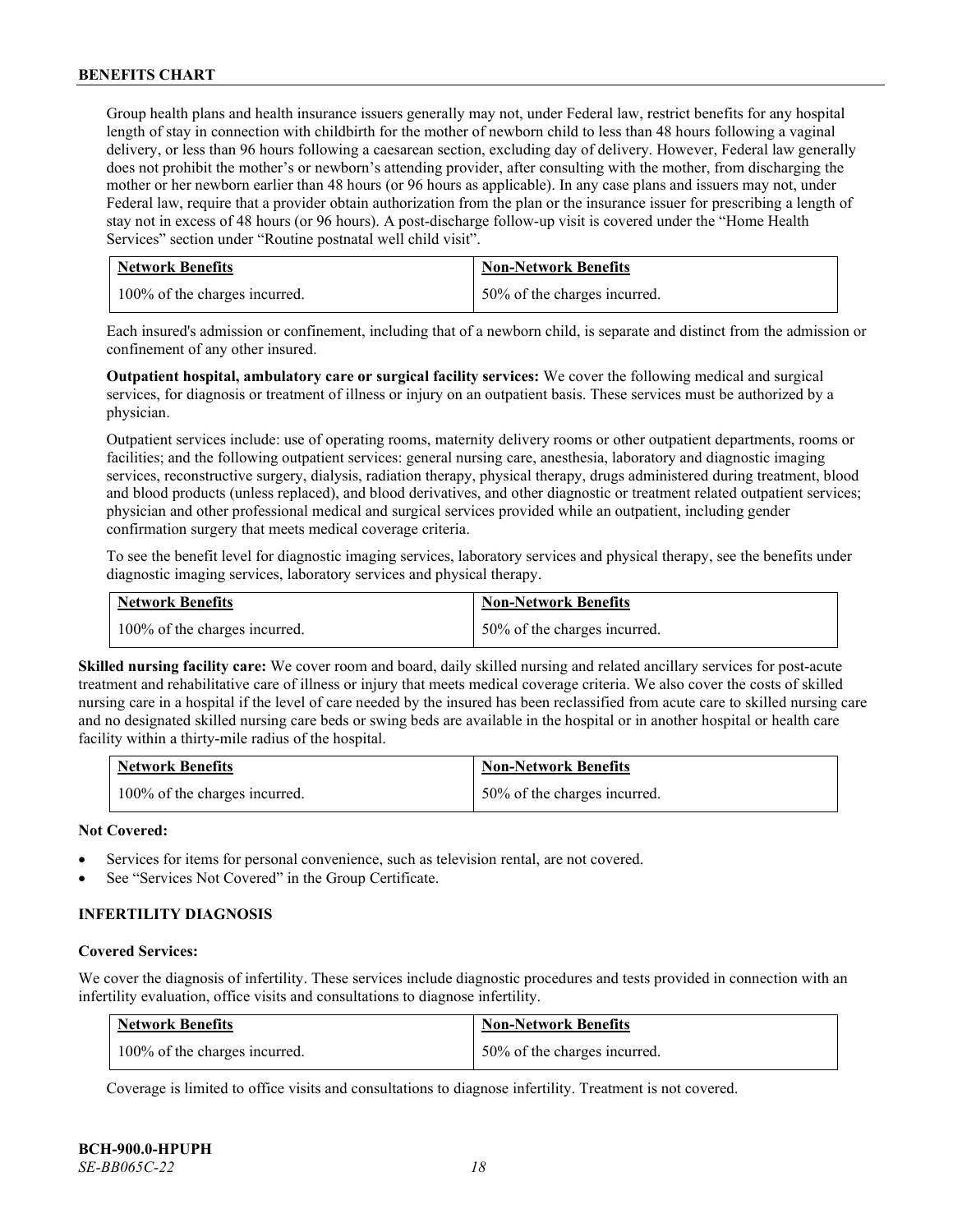### **Not Covered:**

- Infertility/fertility treatment, including but not limited to, office visits, laboratory services, diagnostic imaging services and fertility drugs; reversal of sterilization; and sperm, ova or embryo acquisition, retrieval or storage; however, we cover office visits and consultations to diagnose infertility.
- Services related to the establishment of surrogate pregnancy and fees for a surrogate. However, pregnancy and maternity services are covered for an insured under this Benefits Chart, including a surrogate pregnancy.
- See "Services Not Covered" in the Group Certificate.

# **LABORATORY SERVICES**

#### **Covered Services:**

We cover laboratory tests when ordered by a provider and provided in a clinic or outpatient hospital facility (to see the benefit level for inpatient hospital or skilled nursing facility services, see benefits under Inpatient Hospital and Skilled Nursing Facility Services).

### **Prostate-specific antigen (PSA) testing**

| Network Benefits              | Non-Network Benefits          |
|-------------------------------|-------------------------------|
| 100% of the charges incurred. | 150% of the charges incurred. |

#### **All other laboratory services**

#### **Services for illness or Injury**

| <b>Network Benefits</b>       | <b>Non-Network Benefits</b>  |
|-------------------------------|------------------------------|
| 100% of the charges incurred. | 50% of the charges incurred. |

#### **Preventive services**

Laboratory services associated with preventive services are covered at the benefit level shown in the "Preventive Services" section of this Benefits Chart.

### **Not Covered:**

See "Services Not Covered" in the Group Certificate.

### **MASTECTOMY RECONSTRUCTION BENEFIT**

#### **Covered Services:**

We cover reconstruction of the breast on which the mastectomy has been performed; surgery and reconstruction of the other breast to produce symmetrical appearance, and prostheses and physical complications of all stages of mastectomy, including lymphedemas.

| <b>Network Benefits</b>                              | <b>Non-Network Benefits</b>                           |
|------------------------------------------------------|-------------------------------------------------------|
| Coverage level is same as corresponding Network      | Coverage level is same as corresponding Non-Network   |
| Benefits, depending on type of service provided such | Benefits, depending on type of service provided, such |
| as Office Visits for Illness or Injury, Inpatient or | as Office Visits for Illness or Injury, Inpatient or  |
| Outpatient Hospital Services.                        | Outpatient Hospital Services.                         |

#### **Not Covered:**

See "Services Not Covered" in the Group Certificate.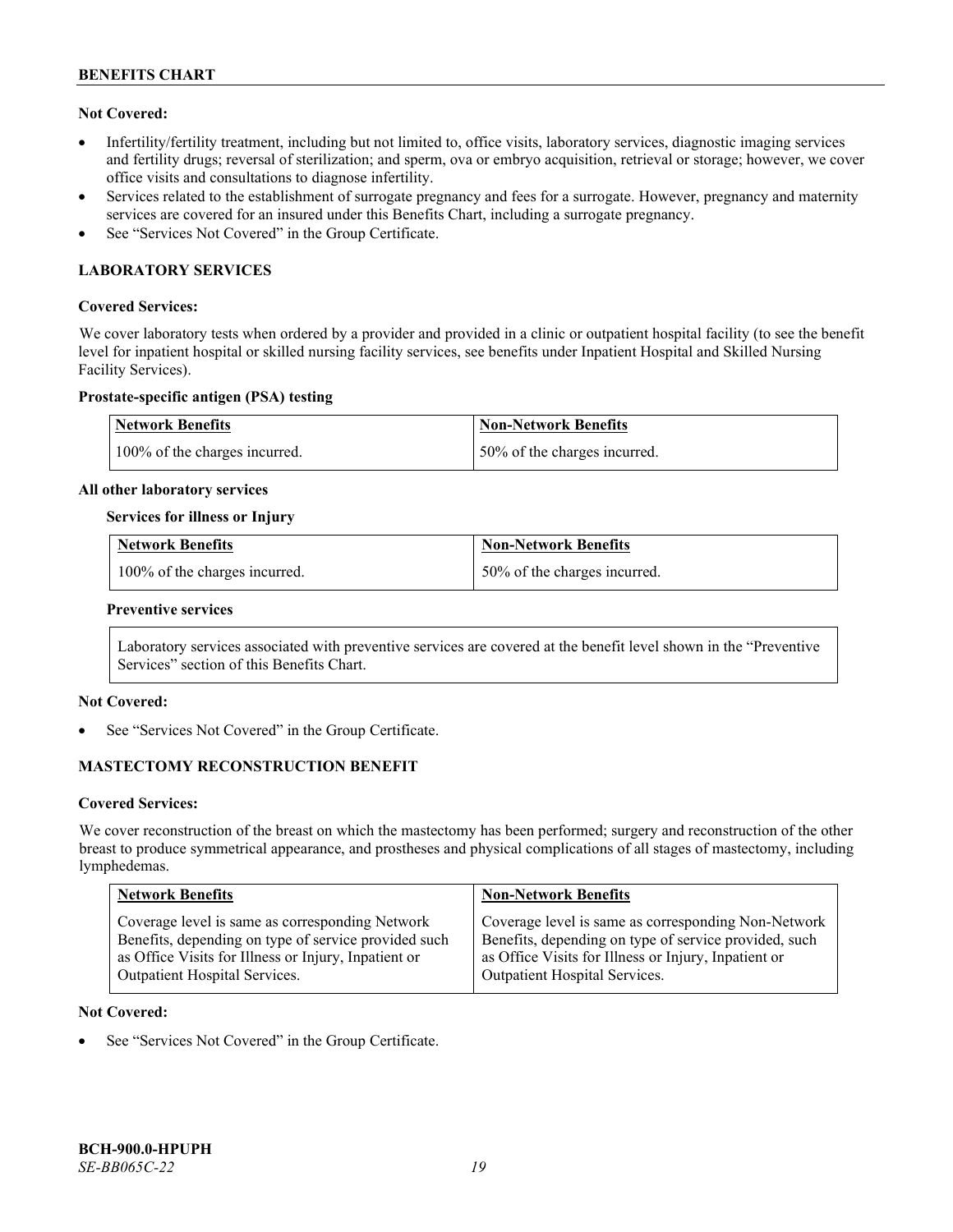### **MEDICATION THERAPY DISEASE MANAGEMENT PROGRAM**

### **Covered Services:**

If you meet our criteria for coverage, you may qualify for our medication therapy disease management program.

The program covers consultations with a designated pharmacist.

Covered services are based on established medical policies, which are subject to periodic review and modification by the medical directors. These medical policies (medical coverage criteria) are available by logging on to your account at [HealthPartnersUnityPointHealth.com](https://www.healthpartnersunitypointhealth.com/) or by calling Member Services.

| <b>Network Benefits</b>                                     | <b>Non-Network Benefits</b> |
|-------------------------------------------------------------|-----------------------------|
| 100% of the charges incurred.<br>Deductible does not apply. | No coverage.                |

#### **Not Covered:**

See "Services Not Covered" in the Group Certificate.

### **OFFICE VISITS FOR ILLNESS OR INJURY**

#### **Covered Services:**

We cover the following when medically necessary: professional medical and surgical services and related supplies, including biofeedback, of physicians and other health care providers; obstetric/gynecological (OB/GYN) services, blood and blood products (unless replaced) and blood derivatives.

We cover diagnosis and treatment of illness or injury to the eyes. Where contact or eyeglass lenses are prescribed as medically necessary for the post-operative treatment of cataracts or for the treatment of aphakia, acute or chronic corneal pathology, or keratoconus, we cover the initial evaluation, lenses and fitting. Insureds must pay for lens replacement beyond the initial pair.

We cover allergy testing based on established medical policies.

Services received via video, e-visits or telephone are covered under the "Telehealth/Telemedicine Services" section of this Benefits Chart.

# **Office visits**

| <b>Network Benefits</b>       | <b>Non-Network Benefits</b>  |
|-------------------------------|------------------------------|
| 100% of the charges incurred. | 50% of the charges incurred. |

#### **Convenience clinics**

| <b>Network Benefits</b>       | <b>Non-Network Benefits</b>  |
|-------------------------------|------------------------------|
| 100% of the charges incurred. | 50% of the charges incurred. |

#### **Injections administered in a physician's office, other than immunizations**

#### **Allergy injections**

| <b>Network Benefits</b>       | <b>Non-Network Benefits</b>  |
|-------------------------------|------------------------------|
| 100% of the charges incurred. | 50% of the charges incurred. |

#### **All other injections**

| <b>Network Benefits</b>       | <b>Non-Network Benefits</b>  |
|-------------------------------|------------------------------|
| 100% of the charges incurred. | 50% of the charges incurred. |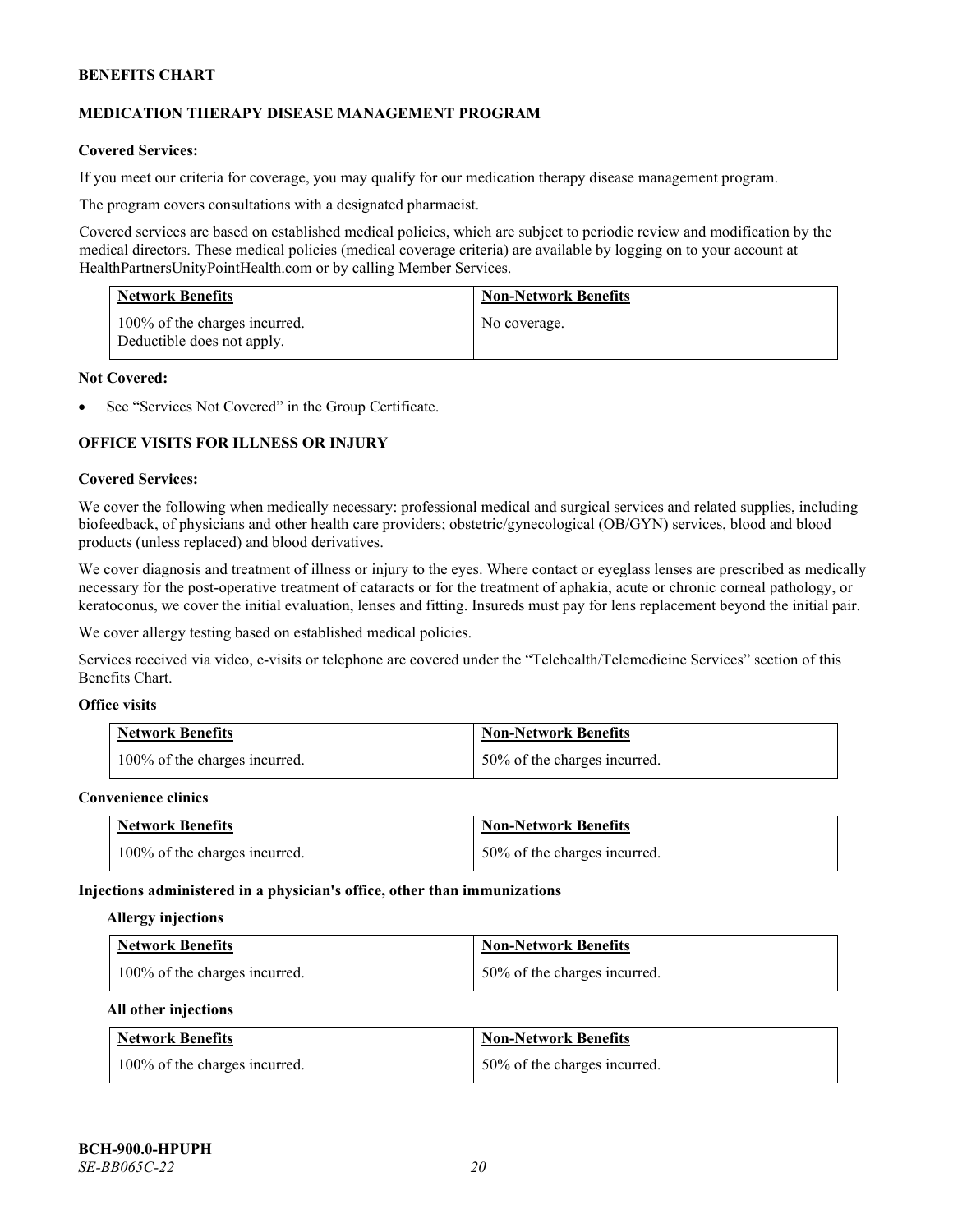### **Not Covered:**

- Court ordered treatment.
- See "Services Not Covered" in the Group Certificate.

## **PEDIATRIC EYEWEAR**

### **Covered Services:**

We cover pediatric eyewear for children.

Routine eye exams are covered under the "Preventive Services" section of this Benefits Chart.

| <b>Network Benefits</b>       | <b>Non-Network Benefits</b> |
|-------------------------------|-----------------------------|
| 100% of the charges incurred. | No coverage.                |

### **Limitations:**

- Coverage under this provision will continue until the end of the month in which the child turns age 19.
- Limited to one of the following per calendar year:
	- o one pair of eyeglasses, including one set of prescription lenses, frames from our designated eyewear collection, and anti-scratch coating; or
	- o one pair of non-disposable contact lenses; or
	- a one-year supply of disposable contact lenses.
- Contact lens fittings are limited to two per calendar year.

### **Not Covered:**

- Frames that are not included in our designated eyewear collection. However, one pair of lenses will be covered if an insured chooses frames outside our designated eyewear collection.
- More than one pair of lenses or frames or non-disposable contacts per calendar year, regardless of the reason. This includes replacement of eyeglasses or contact lenses due to loss, breakage, theft, or change in prescription.
- Safety glasses or goggles for sports or vocational reasons.
- Upgrades including, but not limited to, UV protection and no-line multifocal lenses.
- See "Services Not Covered" in the Group Certificate.

# **PHYSICAL THERAPY, OCCUPATIONAL THERAPY AND SPEECH THERAPY**

### **Covered Services:**

We cover the following physical therapy, occupational therapy and speech therapy services:

- Medically necessary rehabilitative care to correct the effects of illness or injury.
- Habilitative care rendered for congenital, developmental or medical conditions which have significantly limited the successful initiation of normal speech and normal motor development.

Massage therapy which is performed in conjunction with other treatment/modalities by a physical or occupational therapist, is part of a prescribed treatment plan and is not billed separately is covered.

We cover services provided in a clinic. We also cover physical therapy provided in an outpatient hospital facility. To see the benefit level for inpatient hospital or skilled nursing facility services, see benefits under the "Inpatient Hospital and Skilled Nursing Facility Services" section in this Benefits Chart.

### **Rehabilitative care**

| <b>Network Benefits</b>       | <b>Non-Network Benefits</b>  |
|-------------------------------|------------------------------|
| 100% of the charges incurred. | 50% of the charges incurred. |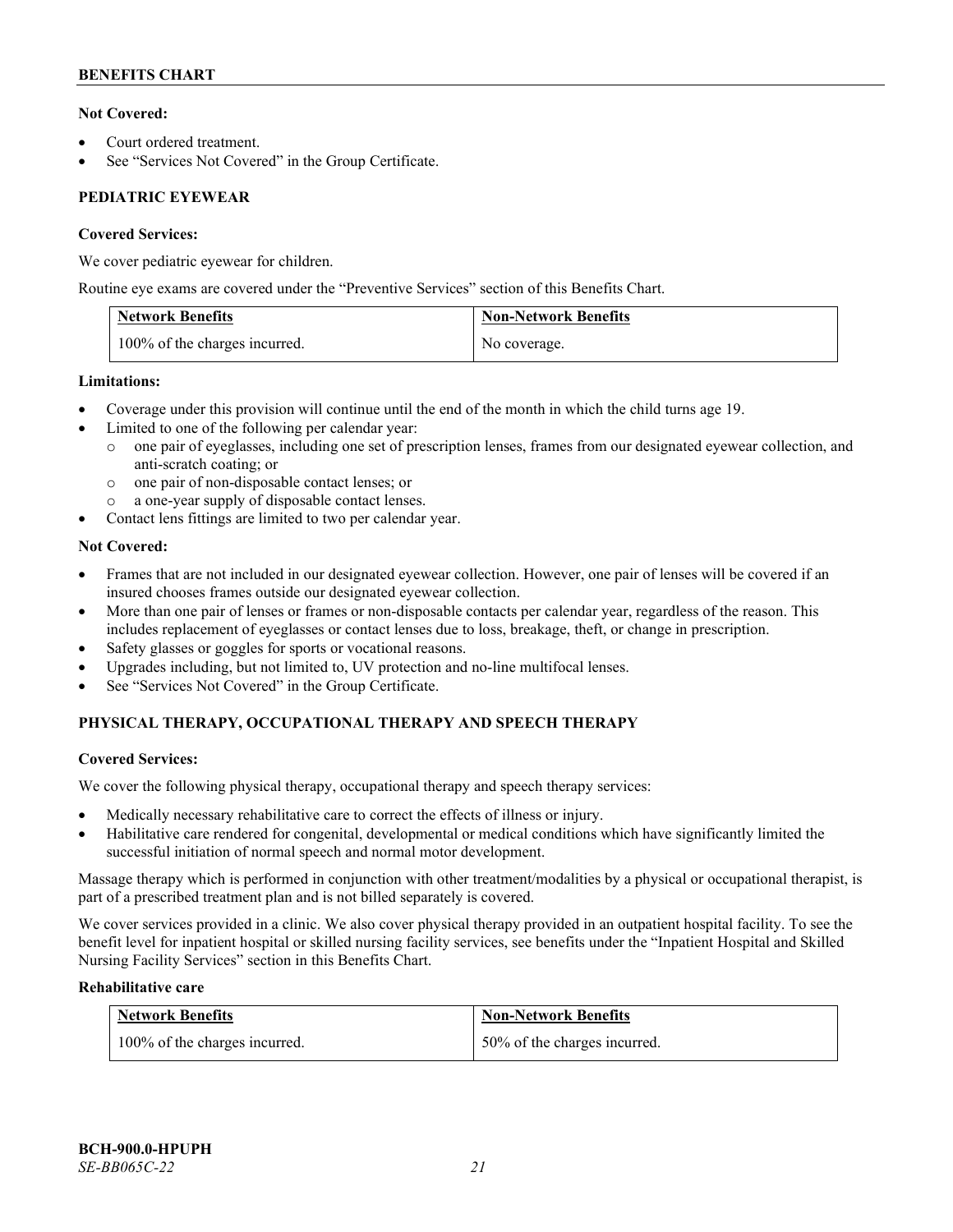#### **Habilitative care**

| <b>Network Benefits</b>       | <b>Non-Network Benefits</b>  |
|-------------------------------|------------------------------|
| 100% of the charges incurred. | 50% of the charges incurred. |

### **Not Covered:**

- Massage therapy for the purpose of comfort or convenience of the insured.
- See "Services Not Covered" in the Group Certificate.

### **PRE-DIABETES DISEASE MANAGEMENT PROGRAM**

#### **Covered Services:**

If you meet our criteria for coverage, you may qualify for the Pre-diabetes Disease Management program through Omada Health. The program covers group health coaching which focuses on weight loss, exercise, behavior modification and health education at select locations determined by the plan.

| Network Benefits                                            | <b>Non-Network Benefits</b> |
|-------------------------------------------------------------|-----------------------------|
| 100% of the charges incurred.<br>Deductible does not apply. | Not applicable.             |

#### **Not Covered:**

See "Services Not Covered" in the Group Certificate.

# **PRESCRIPTION DRUG SERVICES**

#### **Covered Services:**

We cover prescription drugs and medications, which can be self-administered or are administered in a physician's office. We cover off-label use of formulary drugs to treat cancer if the drug is recognized for the treatment of cancer in an authoritative compendia used by the Medicare program and when an appropriate level of evidence or medical necessity is met.

#### **For Network Benefits, drugs and medications must be obtained at a Network Pharmacy.**

**If a copayment is required, you must pay one copayment for each 31-day supply, or portion thereof, unless otherwise indicated below.**

### **Outpatient drugs (except as specified below)**

| <b>Network Benefits</b>                                                                                                                                     | <b>Non-Network Benefits</b>  |
|-------------------------------------------------------------------------------------------------------------------------------------------------------------|------------------------------|
| 100% of the charges incurred for formulary drugs.                                                                                                           | 50% of the charges incurred. |
| Formulary insulin is considered preventive and is not<br>subject to the deductible. In no event will your cost for<br>a formulary insulin drug exceed \$25. |                              |
| Non-formulary drugs are covered at 80% of the<br>charges incurred.                                                                                          |                              |

#### **Mail order drugs**

| <b>Network Benefits</b>                                                                                                                                                                                                                               | <b>Non-Network Benefits</b>                                                                                                |
|-------------------------------------------------------------------------------------------------------------------------------------------------------------------------------------------------------------------------------------------------------|----------------------------------------------------------------------------------------------------------------------------|
| For your convenience, you may also get up to a 93-day<br>supply of outpatient prescription drugs that can be self-<br>administered through the designated mail order service.<br>Specialty drugs are not available through the mail order<br>service. | Mail order drugs are only available through the<br>designated mail order service.<br>See Network mail order drugs benefit. |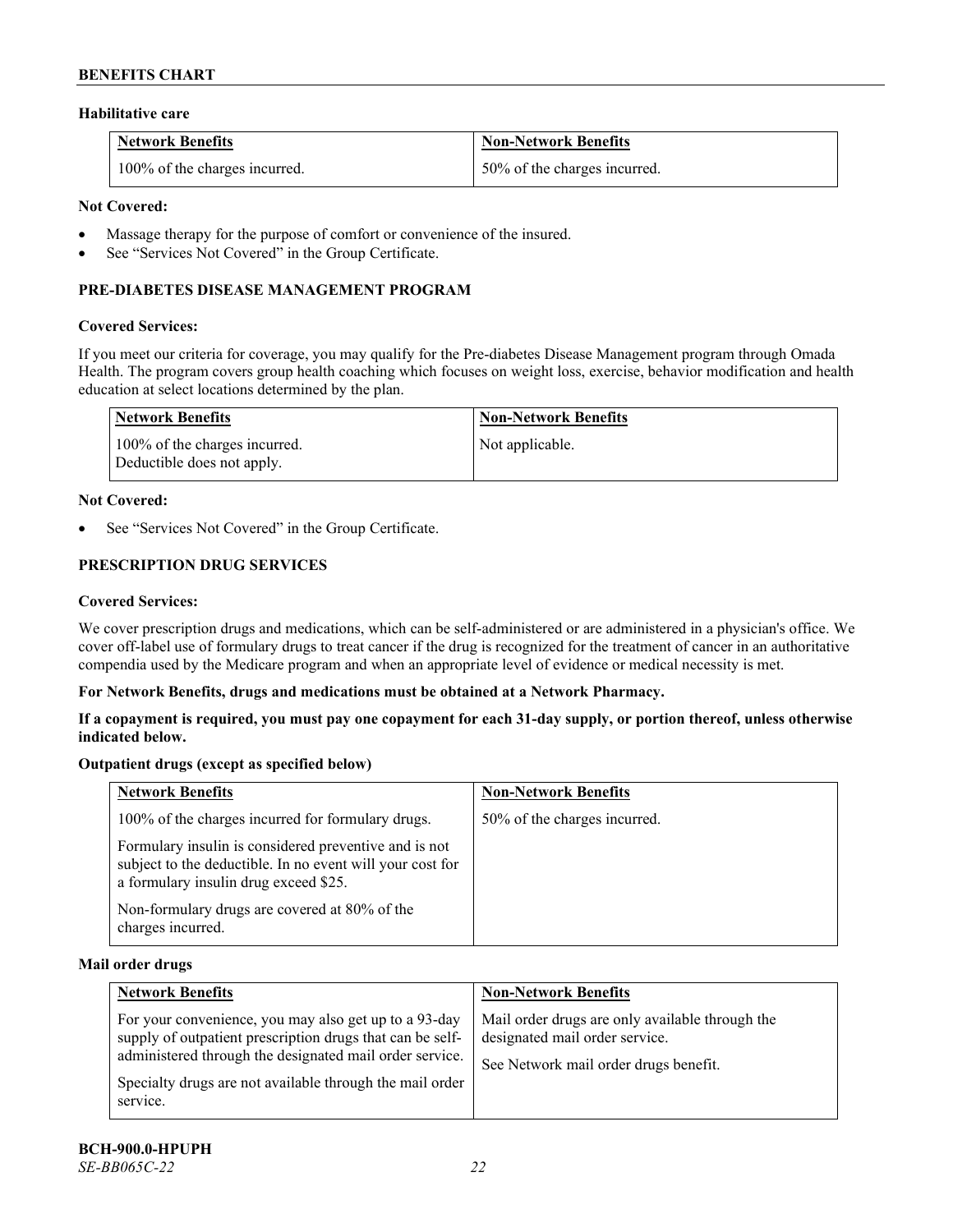#### **Specialty drugs that are self-administered**

| <b>Network Benefits</b>                                                                                                                    | <b>Non-Network Benefits</b> |
|--------------------------------------------------------------------------------------------------------------------------------------------|-----------------------------|
| 100% of the charges incurred.                                                                                                              | No coverage.                |
| For Network Benefits, specialty drugs are limited to<br>drugs on the specialty drug list and must be obtained<br>from a designated vendor. |                             |

### **Drugs for treatment of growth deficiency**

| <b>Network Benefits</b>                                                                                                                            | <b>Non-Network Benefits</b>  |
|----------------------------------------------------------------------------------------------------------------------------------------------------|------------------------------|
| 100% of the charges incurred.                                                                                                                      | 50% of the charges incurred. |
| For Network Benefits, growth deficiency drugs are<br>limited to drugs on the specialty drug list and must be<br>obtained from a designated vendor. |                              |

**Tobacco cessation drugs are covered for all FDA-approved tobacco cessation drugs (including over-the-counter drugs) for a minimum of 90 days.** Must be prescribed by a physician or legally authorized health care provider and purchased at a pharmacy.

| <b>Network Benefits</b>                                     | <b>Non-Network Benefits</b>  |
|-------------------------------------------------------------|------------------------------|
| 100% of the charges incurred.<br>Deductible does not apply. | 50% of the charges incurred. |

#### **Contraceptive drugs**

| <b>Network Benefits</b>                                                                                                                                         | <b>Non-Network Benefits</b>  |
|-----------------------------------------------------------------------------------------------------------------------------------------------------------------|------------------------------|
| 100% of the charges incurred for formulary drugs.<br>Deductible does not apply.                                                                                 | 50% of the charges incurred. |
| If a physician requests that a non-formulary<br>contraceptive drug be dispensed as written, the drug<br>will be covered at 100%, not subject to the deductible. |                              |

**ACA preventive medications.** We cover preventive medications currently recommended by USPSTF with an A or B rating if they are prescribed by your medical provider and they are listed on our Commercial ACA Preventive Drug List. Preventive medications are subject to periodic review and modification. Changes would be effective in accordance with the federal rules and reflected in our current medical coverage criteria for preventive care services.

| <b>Network Benefits</b>                                     | <b>Non-Network Benefits</b>  |
|-------------------------------------------------------------|------------------------------|
| 100% of the charges incurred.<br>Deductible does not apply. | 50% of the charges incurred. |

#### **Limitations:**

- Certain drugs may require prior authorization as indicated on the formulary. We may require prior authorization for the drug and also the site where the drug will be provided. Certain drugs are subject to our utilization review process and quantity limits as indicated on our formulary.
- Certain non-formulary drugs require prior authorization. In addition, certain drugs may be subject to any quantity limits applied as part of our trial program. The trial drug program applies to new prescriptions for certain drugs which have high toxicity, low tolerance, high costs and/or high potential for waste. Trial drugs are indicated on the formulary and/or the specialty drug list. Your first fill of a trial drug may be limited to less than a month supply. If the drug is well tolerated and effective, you will receive the remainder of your first month supply.
- If an insured requests a brand name drug when there is a generic equivalent, the brand name drug will be covered up to the charge that would apply to the generic drug, minus any required copayment. If a physician requests that a brand name drug be dispensed as written, the drug will be paid at the non-formulary benefit.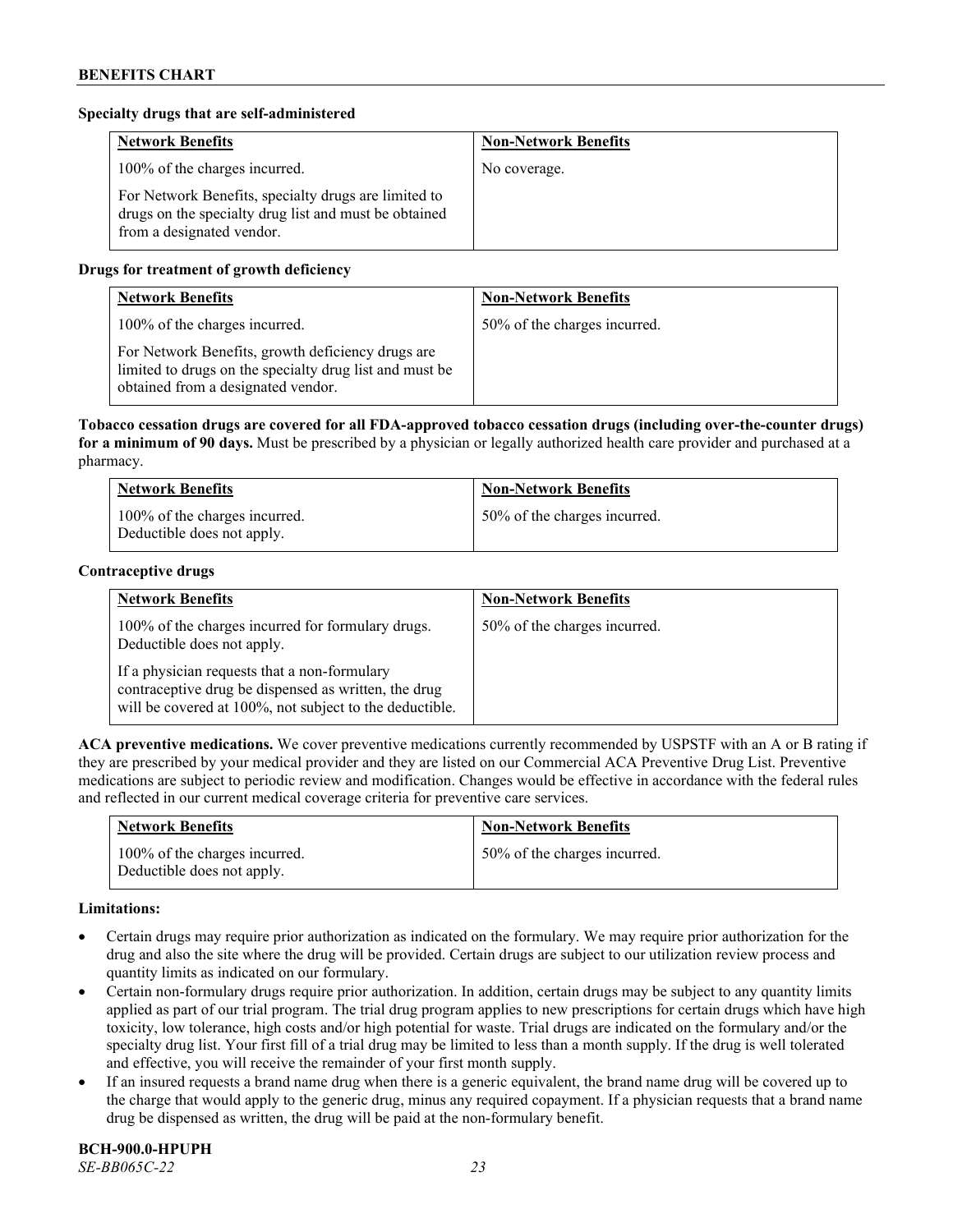- We may require insureds to try over-the-counter (OTC) drug alternatives before approving more costly formulary prescription drugs.
- Unless otherwise specified in the "Prescription Drug Services" section, you may receive up to a 31-day supply per prescription.
- A 93-day supply will be covered and dispensed only at pharmacies that participate in our extended day supply program.
- New prescriptions to treat certain chronic conditions are limited to a 31-day supply.
- No more than a 31-day supply of specialty drugs will be covered and dispensed at a time, unless it is a manufacturer supplied drug that cannot be split that supplies the insured with more than a 31-day supply.

#### **Not Covered:**

- Replacement of prescription drugs, medications, equipment and supplies due to loss, damage or theft.
- Nonprescription (over the counter) drugs or medications, including, but not limited to, vitamins, supplements, homeopathic remedies, and non-FDA approved drugs, unless listed on the formulary and prescribed by a physician or legally authorized health care provider under applicable state and federal law. We cover off-label use of drugs to treat cancer as specified in the "Prescription Drug Services" section of this Benefits Chart. This exclusion does not include over-the-counter contraceptives for women as allowed under the Affordable Care Act when the insured obtains a prescription for the item. In addition, if the insured obtains a prescription, this exclusion does not include aspirin to prevent cardiovascular disease for men and women of certain ages; folic acid supplements for women who may become pregnant; fluoride chemoprevention supplements for children without fluoride in their water source; and iron supplements for children ages 6-12 months old who are at risk for anemia.
- All drugs used for sexual dysfunction.
- Fertility drugs.
- Medical cannabis.
- Drugs on the Excluded Drug List. The Excluded Drug List includes select drugs within a therapy class that are not eligible for coverage. This includes drugs that may be excluded for certain indications. The Excluded Drug List is available a[t HealthPartnersUnityPointHealth.com.](https://www.healthpartnersunitypointhealth.com/)
- Drugs that are newly approved by the FDA until they are reviewed and approved by HealthPartners UnityPoint Health Pharmacy and Therapeutics Committee.
- Medical devices approved by the FDA will not be covered under the "Prescription Drug Services" section unless they are on our formulary. Covered medical devices are generally submitted and reimbursed under your medical benefits.
- See "Services Not Covered" in the Group Certificate.

### **PREVENTIVE SERVICES**

### **Applicable definitions:**

**Routine preventive services** are routine healthcare services that include screenings, check-ups and counseling to prevent illness, disease or other health problems before symptoms occur.

**Diagnostic services** are services to help a provider understand your symptoms, diagnose illness and decide what treatment may be needed. They may be the same services that are listed as preventive services, but they are being used as diagnostic services. Your provider will determine if these services are preventive or diagnostic. These services are not preventive if received as part of a visit to diagnose, manage or maintain an acute or chronic medical condition, illness or injury. When that occurs, unless otherwise indicated below, standard deductibles, copayments or coinsurance apply.

### **Covered Services:**

We cover preventive services which meet any of the requirements under the Affordable Care Act (ACA) shown in the bulleted items below. These preventive services are covered at 100% under the network benefits with no deductible, copayments or coinsurance. If a preventive service is not required by the ACA and it is covered at a lower benefit level, it will be specified below. Preventive benefits mandated under the ACA are subject to periodic review and modification. Changes would be effective in accordance with the federal rules. Preventive services mandated by the ACA include:

- Evidence-based items or services that have in effect a rating of A or B in the current recommendations of the United States Preventive Services Task Force with respect to the individual;
- Immunizations for routine use in children, adolescents and adults that have in effect a recommendation from the Advisory Committee on Immunization Practices of the Centers for Disease Control and Prevention with respect to the individual;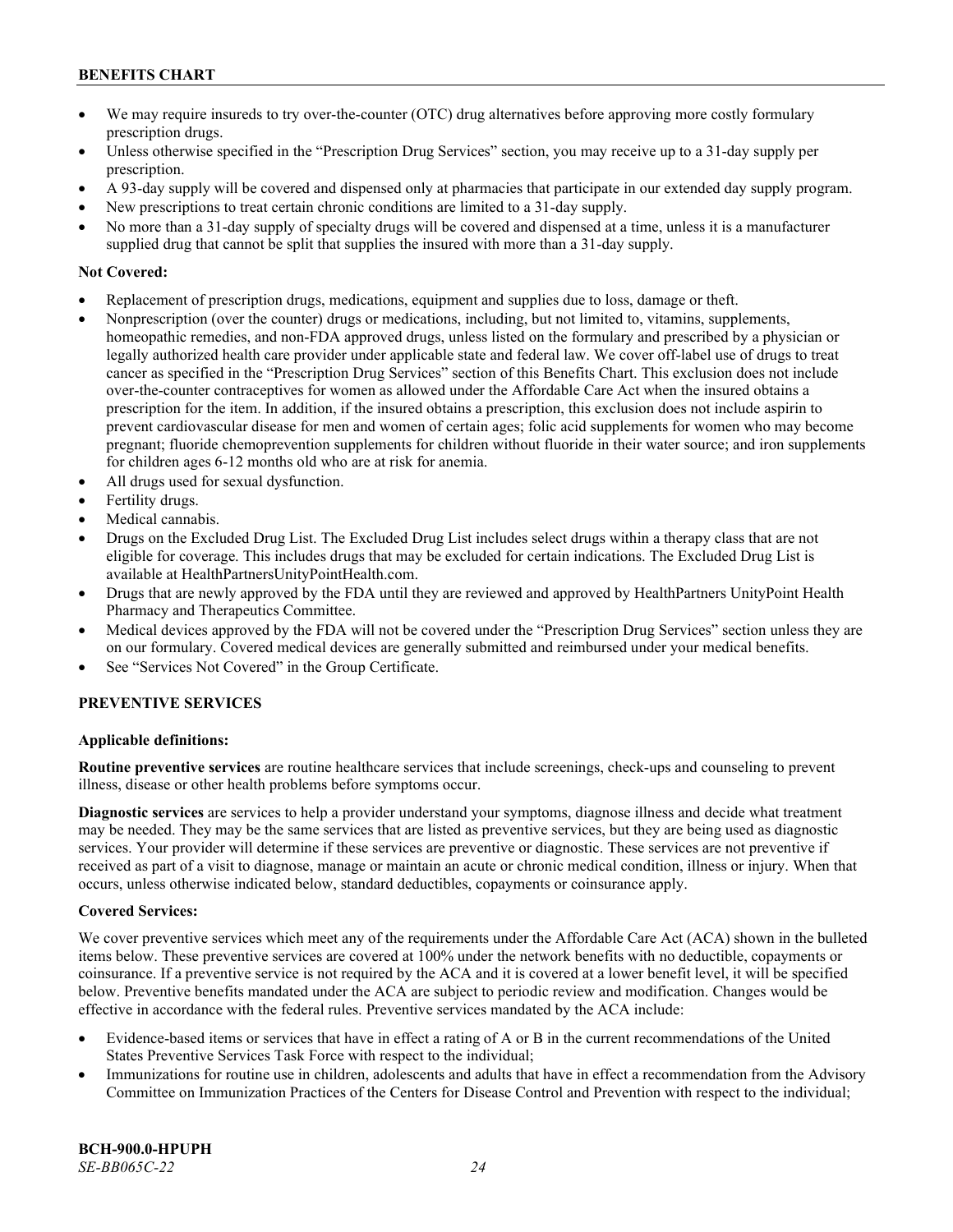- With respect to infants, children and adolescents, evidence-informed preventive care and screenings provided for in comprehensive guidelines supported by the Health Resources and Services Administration; and
- With respect to women, preventive care and screenings provided for in comprehensive guidelines supported by the Health Resources and Services Administration.

Covered services are based on established medical policies, which are subject to periodic review and modification by the medical or dental directors. These medical policies (medical coverage criteria) are available by calling Member Services, or logging on to your account at [HealthPartnersUnityPointHealth.com.](https://www.healthpartnersunitypointhealth.com/)

#### **ACA and state mandated preventive services are covered as follows:**

**Routine health exams and periodic health assessments.** A physician or health care provider will counsel you as to how often health assessments are needed based on age, sex and health status. This includes screening and counseling for tobacco use and all FDA approved tobacco cessation medications including over-the-counter drugs (as shown in the "Prescription Drug Services" section).

| <b>Network Benefits</b>                                     | <b>Non-Network Benefits</b>  |
|-------------------------------------------------------------|------------------------------|
| 100% of the charges incurred.<br>Deductible does not apply. | 50% of the charges incurred. |

**Child health supervision services.** This includes pediatric preventive services such as newborn screenings, appropriate immunizations (including HPV immunizations), developmental assessments and laboratory services appropriate to the age of the child from birth to 72 months and appropriate immunizations to age 18.

| <b>Network Benefits</b>                                     | <b>Non-Network Benefits</b>  |
|-------------------------------------------------------------|------------------------------|
| 100% of the charges incurred.<br>Deductible does not apply. | 50% of the charges incurred. |

#### **Routine prenatal care and exams**

| <b>Network Benefits</b>                                     | <b>Non-Network Benefits</b>  |
|-------------------------------------------------------------|------------------------------|
| 100% of the charges incurred.<br>Deductible does not apply. | 50% of the charges incurred. |

**Routine postnatal care.** This includes health exams, assessments, education and counseling relating to the period immediately after childbirth.

| <b>Network Benefits</b> |                                                             | <b>Non-Network Benefits</b>  |
|-------------------------|-------------------------------------------------------------|------------------------------|
|                         | 100% of the charges incurred.<br>Deductible does not apply. | 50% of the charges incurred. |

**Routine screening procedures for cancer.** This includes colorectal screening or other cancer screenings recommended by the USPSTF with an A or B rating. Women's preventive health services below describe additional routine screening procedures for cancer.

| <b>Network Benefits</b>                                     | <b>Non-Network Benefits</b>  |
|-------------------------------------------------------------|------------------------------|
| 100% of the charges incurred.<br>Deductible does not apply. | 50% of the charges incurred. |

**Professional voluntary family planning services.** This includes services to prevent or delay a pregnancy, including counseling and education. Services must be provided by a licensed provider.

| Network Benefits                                            | <b>Non-Network Benefits</b>  |
|-------------------------------------------------------------|------------------------------|
| 100% of the charges incurred.<br>Deductible does not apply. | 50% of the charges incurred. |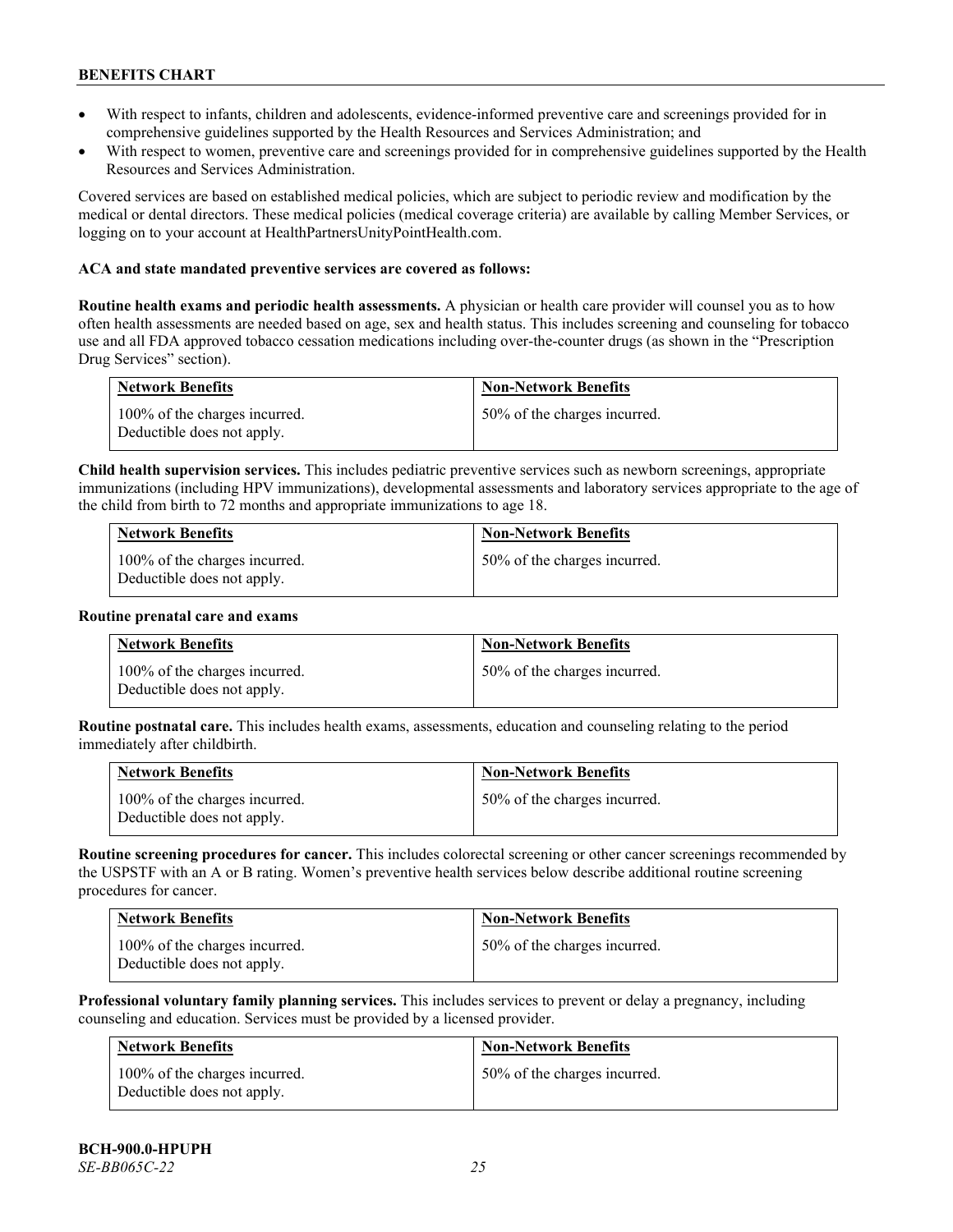#### **Adult immunizations**

| <b>Network Benefits</b>                                     | <b>Non-Network Benefits</b>  |
|-------------------------------------------------------------|------------------------------|
| 100% of the charges incurred.<br>Deductible does not apply. | 50% of the charges incurred. |

**Women's preventive health services.** This includes mammograms, screenings for cervical cancer (pap smears), breast pumps, human papillomavirus (HPV) testing, counseling for sexually transmitted infections, counseling and screening for human immunodeficiency virus (HIV), and all FDA approved contraceptive methods as prescribed by a doctor, sterilization procedures, education and counseling (see the "Prescription Drug Services" section for coverage of oral contraceptive drugs). For women whose family history is associated with an increased risk for BRCA1 or BRCA2 gene mutations, we cover genetic counseling and BRCA screening without cost sharing, if appropriate and as determined by a physician.

| <b>Network Benefits</b>                                     | <b>Non-Network Benefits</b>  |
|-------------------------------------------------------------|------------------------------|
| 100% of the charges incurred.<br>Deductible does not apply. | 50% of the charges incurred. |

**Obesity screening and management.** We cover obesity screening and counseling for all ages during a routine preventive care exam. If you are age 18 or older and have a body mass index of 30 or more, we also cover intensive obesity management to help you lose weight. Your primary care doctor can coordinate these services.

| <b>Network Benefits</b>                                     | <b>Non-Network Benefits</b>  |
|-------------------------------------------------------------|------------------------------|
| 100% of the charges incurred.<br>Deductible does not apply. | 50% of the charges incurred. |

### **In addition to any ACA or state mandated preventive services referenced above, we cover the following eligible services:**

#### **Routine eye and hearing exams**

| <b>Network Benefits</b>                                     | <b>Non-Network Benefits</b>  |
|-------------------------------------------------------------|------------------------------|
| 100% of the charges incurred.<br>Deductible does not apply. | 50% of the charges incurred. |

**Ovarian cancer surveillance tests for women who are at risk.** "At risk for ovarian cancer" means (1) having a family history that includes any of the following: one or more first-degree or second-degree relatives with ovarian cancer, clusters of female relatives with breast cancer or nonpolyposis colorectal cancer; or (2) testing positive for BRCA1 or BRCA2 mutations. "Surveillance tests for ovarian cancer" means annual screening using: CA-125 serum tumor marker testing, transvaginal ultrasound, pelvic examination or other proven ovarian cancer screening tests currently being evaluated by the federal Food and Drug Administration or by the National Cancer Institute.

| <b>Network Benefits</b>                               | <b>Non-Network Benefits</b>                           |
|-------------------------------------------------------|-------------------------------------------------------|
| Coverage level is same as corresponding Network       | Coverage level is same as corresponding Non-Network   |
| Benefits, depending on type of service provided, such | Benefits, depending on type of service provided, such |
| as Diagnostic Imaging Services, Laboratory Services   | as Diagnostic Imaging Services, Laboratory Services   |
| Office Visits for Illness or Injury or Preventive     | Office Visits for Illness or Injury or Preventive     |
| Services.                                             | Services.                                             |

### **Limitations:**

• Services are not preventive if received as part of a visit to diagnose, manage or maintain an acute or chronic medical condition, illness or injury. When that occurs, unless otherwise indicated above, standard deductibles, copayments or coinsurance apply.

### **Not Covered:**

See "Services Not Covered" in the Group Certificate.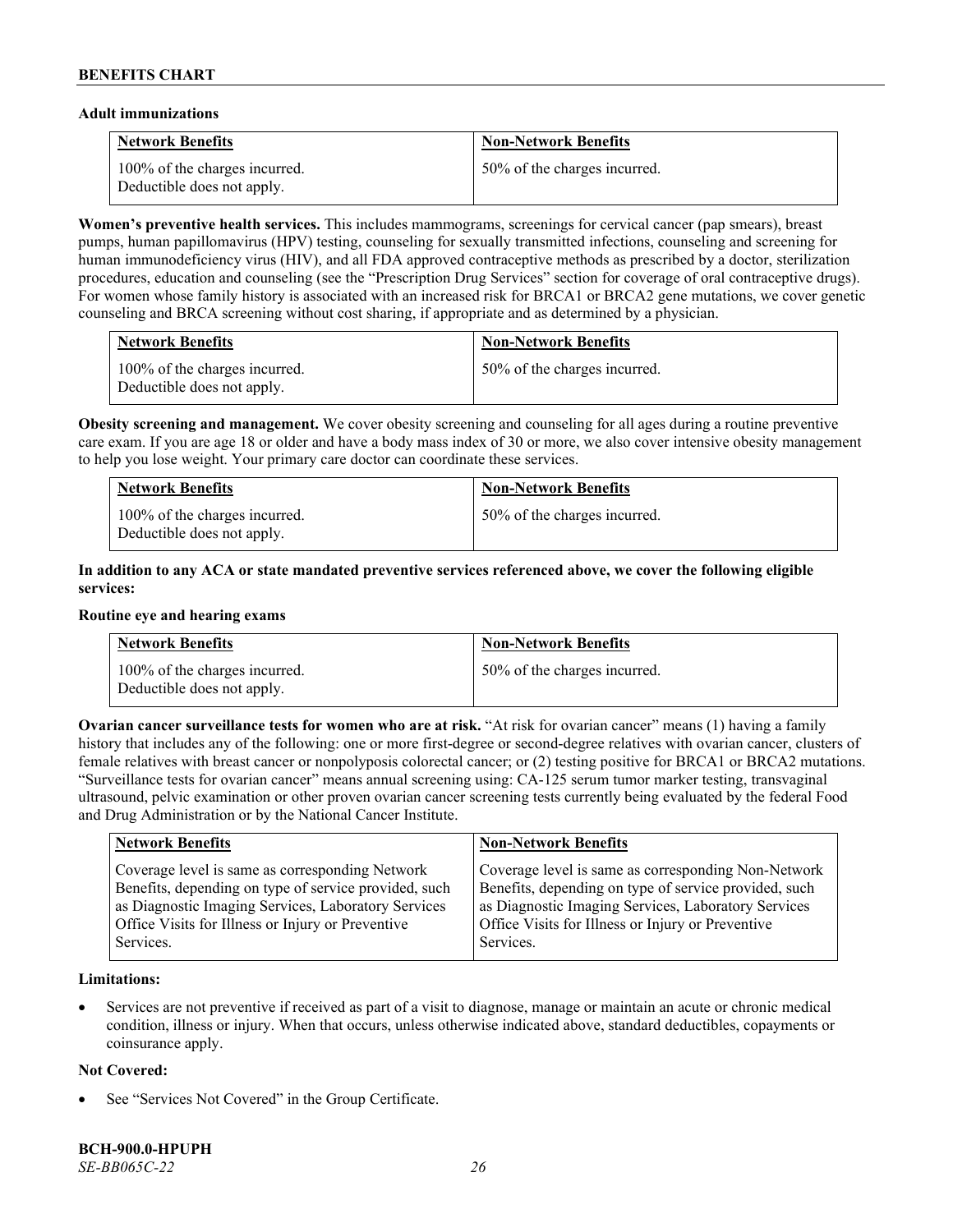### **TELEHEALTH/TELEMEDICINE SERVICES**

### **Definitions:**

**Telehealth, telemedicine, or virtual care.** This is a means of communication between a health care professional and a patient. This includes the use of secure electronic information, imaging, and communication technologies, including:

- interactive audio or audio-video
- interactive audio with store-and-forward technology
- chat-based and email-based systems
- physician-to-physician consultation
- patient education
- data transmission
- data interpretation
- digital diagnostics (algorithm-enabled diagnostic support)
- digital therapeutics (the use of personal health devices and sensors, either alone or in combination with conventional drug therapies, for disease prevention and management)

#### Services can be delivered:

Synchronously: the patient and health care professional are engaging with one another at the same time; or Asynchronously: the patient and health care professional engage with each other at different points in time.

**Telephone visits.** Live, synchronous, interactive encounters over the telephone between a patient and a healthcare provider.

**E-visit or chat-based visits.** Asynchronous online or mobile app encounters to discuss a patient's personal health information, vital signs, and other physiologic data or diagnostic images. The healthcare provider reviews and delivers a consultation, diagnosis, prescription or treatment plan after reviewing the patient's visit information.

**UnityPoint Health Virtual Care:** This is a virtual consult that you may use to receive a diagnosis and treatment for a variety of medical issues through secure video on your computer or phone. You may access the Virtual Care website at [unitypointvirtualcare.org.](https://unitypointvirtualcare.org/landing.htm)

**Virtuwell®.** This is an online service for you to receive a diagnosis and treatment for certain conditions, such as a cold, flu, ear pain and sinus infections. You may access the Virtuwell website at [Virtuwell.com.](https://www.virtuwell.com/)

**Video visits.** Live, synchronous, interactive encounters using secure web-based video between a patient and a healthcare provider.

### **Covered Services:**

The Plan covers the following methods of receiving care for services that would be eligible under the Plan if the service were provided in person.

#### **Scheduled telephone visits**

| <b>Network Benefits</b>       | <b>Non-Network Benefits</b>  |
|-------------------------------|------------------------------|
| 100% of the charges incurred. | 50% of the charges incurred. |

#### **E-visits**

#### **UnityPoint Health Virtual Care – available a[t unitypointvirtualcare.org](http://www.unitypointvirtualcare.org/)**

| <b>Network Benefits</b>       | <b>Non-Network Benefits</b> |
|-------------------------------|-----------------------------|
| 100% of the charges incurred. | Not applicable.             |

### **Access to online care through Virtuwell at [Virtuwell.com](http://www.virtuwell.com/)**

| <b>Network Benefits</b>       | <b>Non-Network Benefits</b> |
|-------------------------------|-----------------------------|
| 100% of the charges incurred. | Not applicable.             |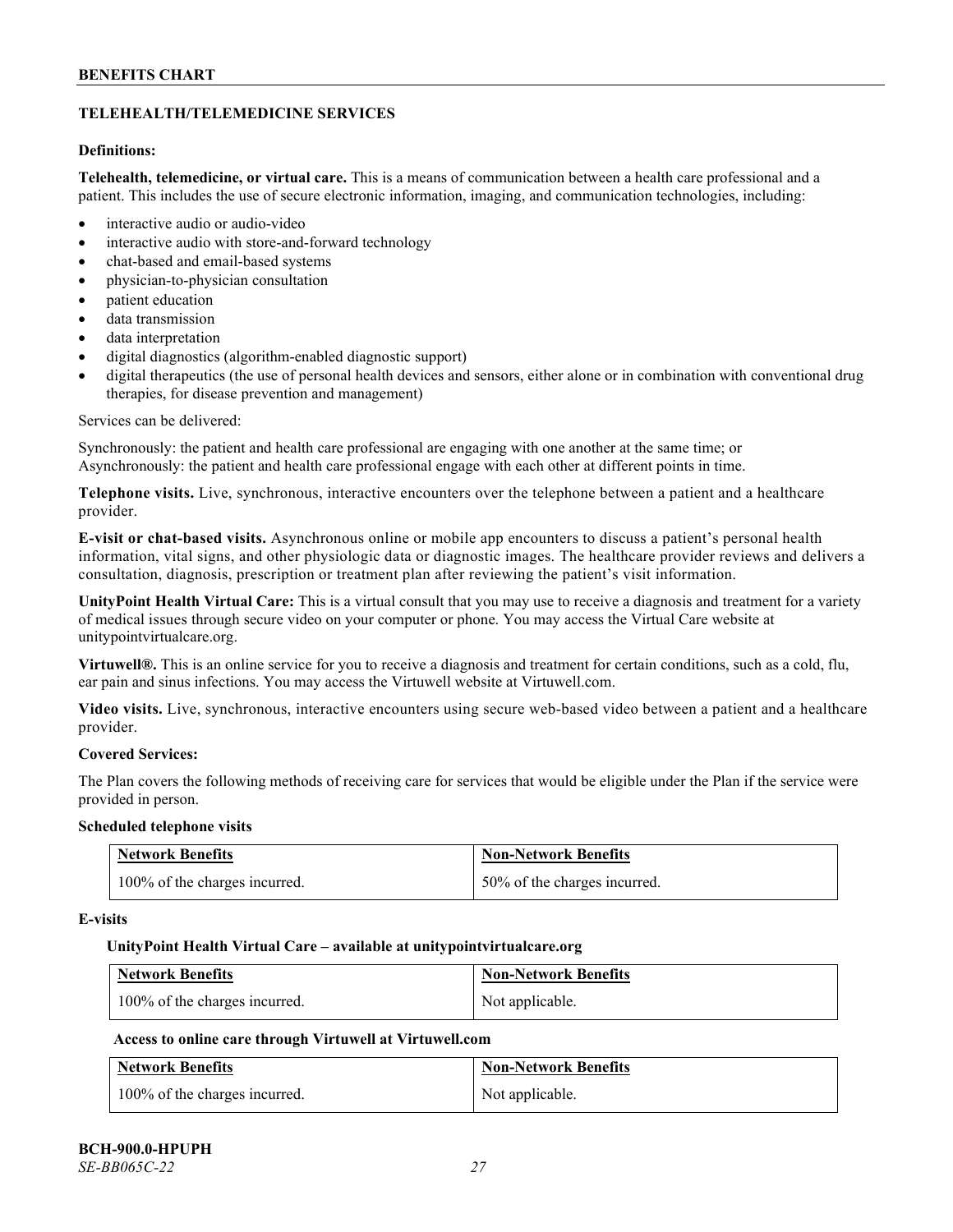#### **All other e-visits**

| <b>Network Benefits</b>       | <b>Non-Network Benefits</b>  |
|-------------------------------|------------------------------|
| 100% of the charges incurred. | 50% of the charges incurred. |

#### **Video visits**

| <b>Network Benefits</b>                                 | <b>Non-Network Benefits</b>                           |
|---------------------------------------------------------|-------------------------------------------------------|
| Coverage level is same as corresponding network         | Coverage level is same as corresponding Non-Network   |
| benefit, depending on type of service provided, such as | Benefits, depending on type of service provided, such |
| Office Visits for Illness or Injury, Inpatient or       | as Office Visits for Illness or Injury, Inpatient or  |
| Outpatient Hospital Services.                           | Outpatient Hospital Services.                         |

#### **Not Covered:**

See "Services Not Covered" in the Group Certificate.

### **TRANSPLANT SERVICES**

#### **Applicable definitions:**

**Autologous.** This is when the source of cells is from the individual's own marrow or stem cells.

**Allogeneic.** This is when the source of cells is from a related or unrelated donor's marrow or stem cells.

**Autologous bone marrow transplant.** This is when the bone marrow is harvested from the individual and stored. The patient undergoes treatment which includes tumor ablation with high-dose chemotherapy and/or radiation. The bone marrow is reinfused (transplanted).

**Allogeneic bone marrow transplant.** This is when the bone marrow is harvested from the related or unrelated donor and stored. The patient undergoes treatment which includes tumor ablation with high-dose chemotherapy and/or radiation. The bone marrow is reinfused (transplanted).

**Autologous/allogeneic stem cell support.** This is a treatment process that includes stem cell harvest from either bone marrow or peripheral blood, tumor ablation with high-dose chemotherapy and/or radiation, stem cell reinfusion, and related care. Autologous/allogeneic bone marrow transplantation and high dose chemotherapy with peripheral stem cell rescue/support are considered to be autologous/allogeneic stem cell support.

**Designated transplant center.** This is any health care provider, group or association of health care providers designated by us to provide services, supplies or drugs for specified transplants for our insureds.

**Transplant services.** This is transplantation (including retransplants) of the human organs or tissue listed below, including all related post-surgical treatment, follow-up care and drugs and multiple transplants for a related cause. Transplant services do not include other organ or tissue transplants or surgical implantation of mechanical devices functioning as a human organ, except surgical implantation of an FDA approved ventricular assist device (VAD) or total artificial heart, functioning as a temporary bridge to heart transplantation.

Prior authorization is required prior to consultation to support coordination of care and benefits.

### **Covered Services:**

We cover eligible transplant services (as defined above) while you are covered under this Benefits Chart. Transplants that will be considered for coverage are limited to the following:

- Kidney transplants for end-stage disease.
- Cornea transplants for end-stage disease.
- Heart transplants for end-stage disease.
- Lung transplants or heart/lung transplants for: (1) primary pulmonary hypertension; (2) Eisenmenger's syndrome; (3) endstage pulmonary fibrosis; (4) alpha 1 antitrypsin disease; (5) cystic fibrosis; and (6) emphysema.
- Liver transplants for: (1) biliary atresia in children; (2) primary biliary cirrhosis; (3) post-acute viral infection (including hepatitis A, hepatitis B antigen e negative and hepatitis C) causing acute atrophy or post-necrotic cirrhosis; (4) primary sclerosing cholangitis; (5) alcoholic cirrhosis; and (6) hepatocellular carcinoma.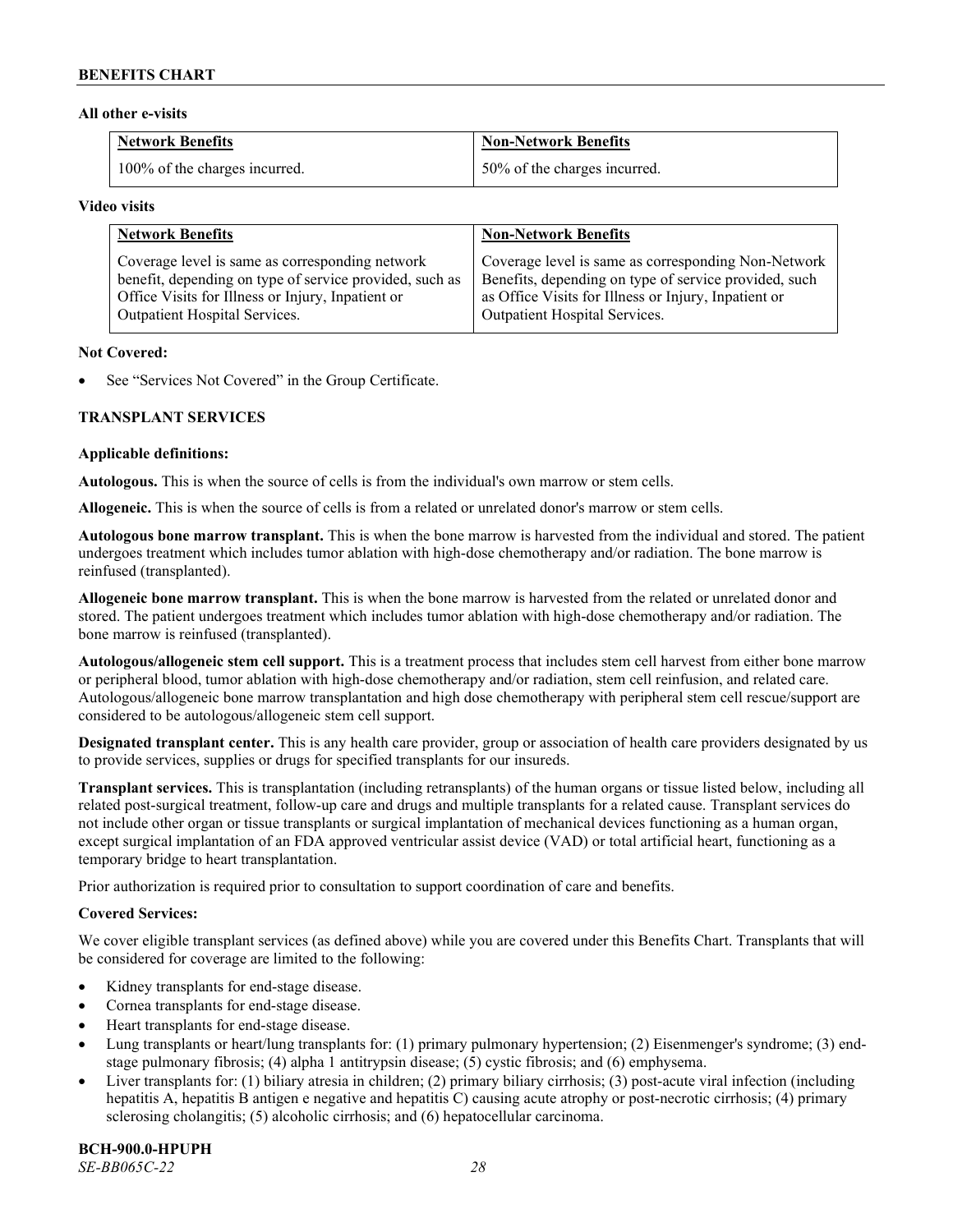- Allogeneic bone marrow transplants or peripheral stem cell support associated with high dose chemotherapy for: (1) acute myelogenous leukemia; (2) acute lymphocytic leukemia; (3) chronic myelogenous leukemia; (4) severe combined immunodeficiency disease; (5) Wiskott-Aldrich syndrome; (6) aplastic anemia; (7) sickle cell anemia; (8) non-relapsed or relapsed non-Hodgkin's lymphoma; (9) multiple myeloma; and (10) testicular cancer.
- Autologous bone marrow transplants or peripheral stem cell support associated with high-dose chemotherapy for: (1) acute leukemias; (2) non-Hodgkin's lymphoma; (3) Hodgkin's disease; (4) Burkitt's lymphoma; (5) neuroblastoma; (6) multiple myeloma; (7) chronic myelogenous leukemia; and (8) non-relapsed non-Hodgkin's lymphoma.
- Pancreas transplants for simultaneous pancreas-kidney transplants for diabetes, pancreas after kidney, living related segmental simultaneous pancreas kidney transplantation and pancreas transplant alone.

To receive Network Benefits, charges for transplant services must be incurred at a designated transplant center.

The transplant-related treatment provided, including expenses incurred for directly related donor services, shall be subject to and in accordance with the provisions, limitations, maximums and other terms of this Benefits Chart.

Medical and hospital expenses of the donor are covered only when the recipient is an insured and the transplant and directly related donor expenses have been prior authorized for coverage. Treatment of medical complications that may occur to the donor are not covered. Donors are not considered insureds, and are therefore not eligible for the rights afforded to insureds under the Group Certificate.

The list of eligible transplant services and coverage determinations are based on established medical policies, which are subject to periodic review and modifications by the medical director

| <b>Network Benefits</b>                          | <b>Non-Network Benefits</b>                          |
|--------------------------------------------------|------------------------------------------------------|
| See Network Inpatient Hospital Services benefit. | See Non-Network Inpatient Hospital Services benefit. |

### **Transplant Travel Benefit for Network Benefits**

We may provide travel and lodging when an insured needs a transplant and a designated transplant center is greater than 100 miles from the insured's primary address.

This benefit is subject to our medical policies (medical coverage criteria). Coverage criteria are available by calling Member Services, or logging on to your account at [HealthPartnersUnityPointHealth.com.](https://www.healthpartnersunitypointhealth.com/)

When submitting receipts for travel and, lodging, the insured will need to attach a letter explaining that the receipts are in conjunction with an authorized organ or bone marrow transplant and include the recipient's name and member ID number or complete a lodging and travel claim form with the receipts.

| <b>Network Benefits</b>                                                                                                                                                                                                                                 | <b>Non-Network Benefits</b> |
|---------------------------------------------------------------------------------------------------------------------------------------------------------------------------------------------------------------------------------------------------------|-----------------------------|
| Transplant travel benefits are covered under the<br>Network transplant services benefit.                                                                                                                                                                | No coverage.                |
| Expenses for travel and lodging for the insured (the<br>transplant recipient) and one adult companion, or up to<br>two companions for a transplant recipient who is a<br>minor dependent, may be covered up to a maximum of<br>\$10,000 per transplant. |                             |
| Lodging coverage is limited to \$100 per day.                                                                                                                                                                                                           |                             |

### **Not Covered:**

- We consider the following transplants to be investigative and do not cover them: surgical implantation of mechanical devices functioning as a permanent substitute for human organ, non-human organ implants and/or transplants and other transplants not specifically listed in this Benefits Chart.
- See "Services Not Covered" in the Group Certificate.